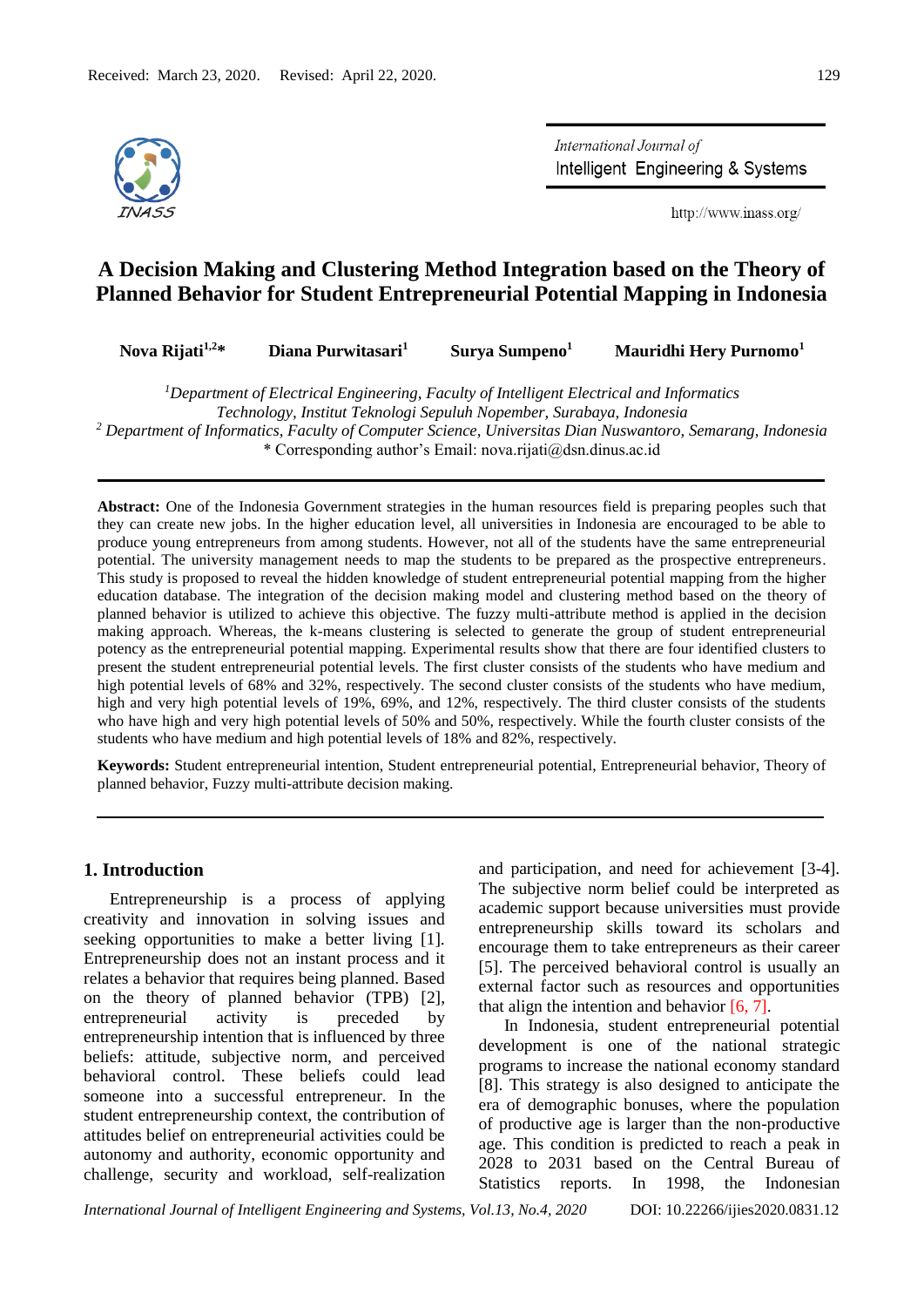Government introduced the student entrepreneurship creativity program (SECP) to accelerate the growth of student entrepreneurs. Further, entrepreneurship was publically declared as a compulsory subject to all universities in Indonesia since 2012.

Each university in Indonesia should provide adequate facilities and environments to encourage the abilities and skill of student entrepreneurship. A student entrepreneurial potential mapping should be designed for decision making to implement the continuous entrepreneurship program based on the potential of respective students. Unfortunately, there is no definitive model that can be adapted to present the student entrepreneurial potential mapping for those purposes above. Referring to the current state, the Indonesian higher education database just mainly focuses on transactional data of education, research, and community service. There is no related data of the national student entrepreneurship that can be used for decision making in the entrepreneurship program directly. However, the Indonesian higher education database contains many attributes of students and feasible to be considered to construct the TPB model of the student entrepreneurial potential mapping.

Recognizing the student entrepreneurial potential through the TPB does not ease practically. Most researchers utilized questionnaire-based data to elaborate and map the student entrepreneurial potential. However, there are many disadvantages in the use of the questionnaire to collect the behavioral characteristics of students. Students perhaps in a hurry to fill out or answer questionnaires, unable to answer difficult questions, give answers that are not forthright and give answers that are not under the actual situation even though they fill out a blind or closed questionnaire with anonymous. All of these cases will produce a questionnaire with low validity so that difficult to gain a valid conclusion. Besides, questionnaire-based student entrepreneurial data analyses are usually applied in the limited or regional area and difficult to generalize into the national scale policies.

The TPB approach has been widely used for the entrepreneurship model analysis. However, there are only a few studies deal with the entrepreneurial clustering method based on the multi-attribute decision making model. The  $k$  –means clustering on a dataset consisting of a simple multi-attribute rating technique (SMART) ranked, which are varied value and weight attribute to generates simplified attribute [8]. The integration of the fuzzy analytic hierarchy process (AHP) technique with k-means clustering to segment customers into dominant characteristics-based clusters [9]. The multiplecriteria decision making (MCDM) technique cluster evaluation on the analysis dataset, which increases the effectiveness of evaluation processing and generates better clusters [6, 10]. The information preference-based multi-criteria technique to generate a better cluster by combining the previous cluster with the clustering assembly technique [11]. The generating optimum cluster with dynamic multiobjective decision technique [12]. The MCDM optimization, which integrates simple additive weighting (SAW), a technique for order preference by similarity to ideal solution (TOPSIS), and Borda technique [13]. This technique is the most profitable decision on selecting tools to minimize production resources. Meanwhile, a combination of SAW, TOPSIS, and grey relational analysis (GRA) techniques could produce the best decision by minimizing the influence on assessing weight preference [14]. The other researcher measured entrepreneurship interest based on the TPB using fuzzy logic with five levels of entrepreneurship interest [15].

This study is proposed to develop a student entrepreneurship potential mapping for the decision making model by integrating the fuzzy multiattribute decision making (FMADM) and clustering techniques. It is expected to support decision making by determining the entrepreneurial potential level and map-based clustering method. The mapping for the student's entrepreneurial potential would then be displayed by applying the TPB's variables on the higher education database referring to the national standard's higher education. There is a strategic process to apply the knowledge discovery on the higher education database to generate the student entrepreneurial potential map. Meanwhile, the result of this research may help the university management to evaluate and compile an appropriate policy on generating the student entrepreneurial intention in the sense that the student entrepreneurial potential. However, the higher education database is sometimes not ready to use for decision making. An incomplete, vague, or inconsistent variable causes a fuzziness in the dataset [7, 18, 19]. To address this issue, the FMADM method is applied in this study.

Based on data type, FMADM could be divided into 3 types, which are fuzzy data, crisp data, and the combination of fuzzy and crisp data [33]. There are many methods in FMADM, such as SAW, weighted product (WP), elimination et Choix traduisant la realite (ELECTRE), TOPSIS, and AHP [7, 8, 18]. Some FMADM techniques also mixture one or more methods, such as SAW with TOPSIS [13], SAW with WP [22], and TOPSIS with a fuzzy cognitive map (FCM) [34]. The mixture of SAW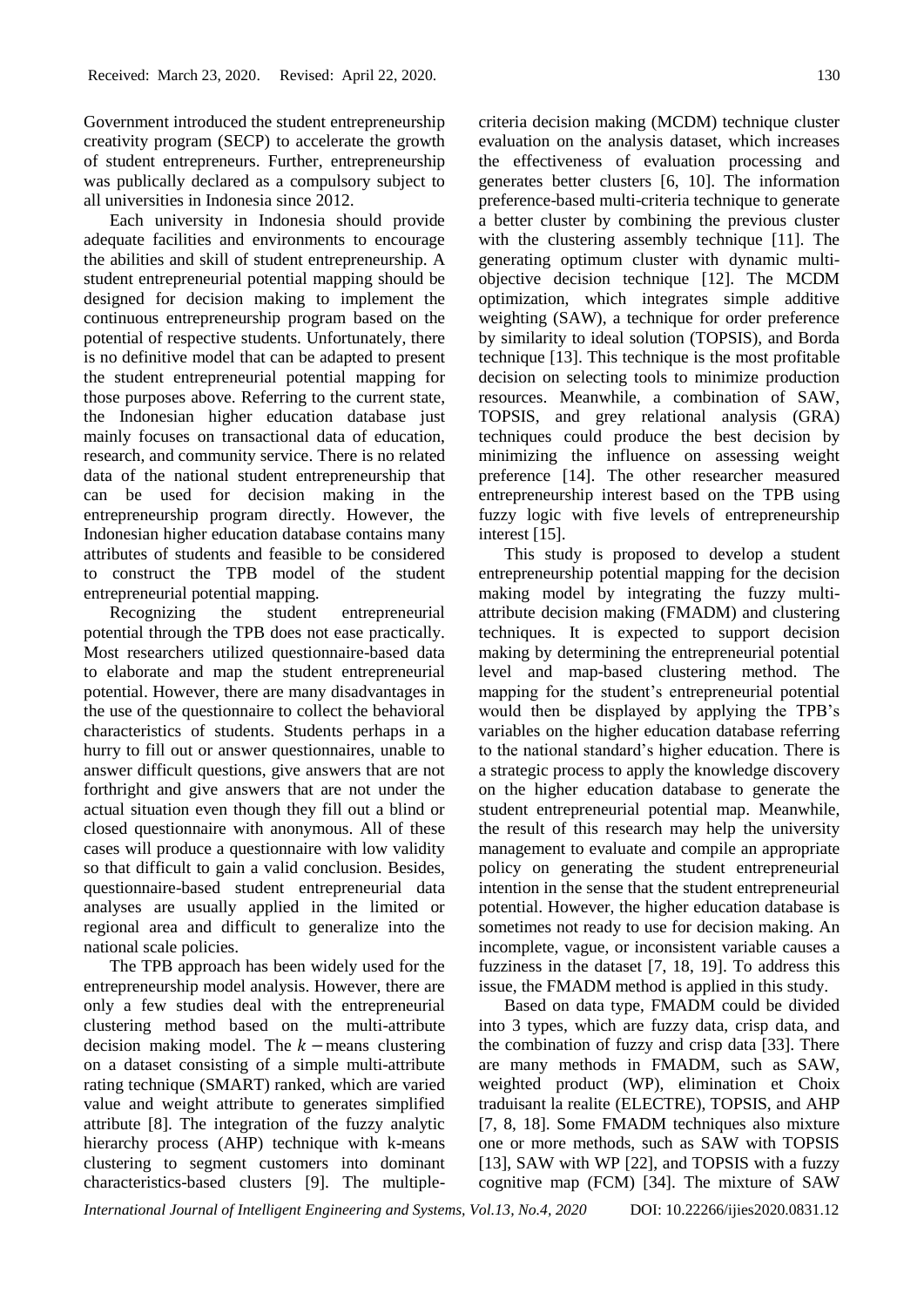and TOPSIS shows the most efficient method to determine the most appropriate decision alternative in the case of multi-attribute decision making [13, 14, 20-22]. Hence, this study will use the integration of the SAW and TOPSIS to address the fuzziness of the student entrepreneurial potential rank.

Technically, the FMADM is used to pick out the TPB variables that influence the student entrepreneurial intention. The intention may consist of a varied value and weight of attributes, which are formulated as alternatives solutions for assessing student entrepreneurship. In this case, the fuzzy logic is used to define a qualitative, inaccurate and vague variable such as an attitude variable. Overall, the use of the FMADM technique is to determine the decision on several incomplete, vague, or inconsistent variables-based alternatives [7]. This study also uses a clustering technique to generate student entrepreneurial clusters as student entrepreneurial potential mapping. The students in one cluster could have a very high characteristic similarity in the same cluster, but dissimilar the other students in a different cluster.

This paper is organized into several sections, as follows. Section 2 presents the fundamental of the theory of planned behavior. Section 3 presents the methodology of this study, including the dataset and the proposed method. The main proposed steps are defining the student entrepreneurial potential attributes, defining the student entrepreneurial potential rank, and creating the student entrepreneurial potential map. The experimental results and discussion of this study are presented in Section 4. Finally, the conclusions and future works of this study are summarized in Section 5.

### **2. Theory of planned behavior (TPB)**

The TPB was originally introduced from the theory of reasoned action, which is proposed to predict the intention of individuals to involve in a behavior. The essence of TPB explained that each individual has a behavioral intention as the main self-control abilities in behaviors. This means that behavior achievement will be determined by both intention and behavioral control. The behavioral intention represents the strength of the individual willingness to perform a certain behavior. In TPB, the actual behavior can be influenced by behavioral intention, which is constructed by the three kinds of beliefs that are attitude, subjective norm, and perceived behavioral control [17, 38]. Fig. 1 shows the construction of TPB that is built from these three interrelated beliefs.



Figure. 1 Theory of planned behavior construction [17]

Attitude, the first major belief to determine the behavior intention, refers to the degree to which individuals in response to the favorable or unfavorable risks in the behavior.

The attitudes belief can be either a positive or negative assessment of something given in the environment. The attitude belief links to a certain outcome in behavior, or some attributes associated with this belief. To estimate this attitude outcome, one or more evaluation attributes can be used as the expectancy-value model [17], as formulated in Eq. (1).

$$
A_B \propto \sum_{i=1}^{k} b_i e_i \tag{1}
$$

where  $A_B$  is an attitude toward behavior  $B$ ;  $b_i$  is a behavior belief that performing the behavior  $B$  with outcome *i*; and  $e_i$  is an evaluation of outcome *i*.

The subjective norms refer to the external factors that influence individuals to do or not do a behavior. This normative belief can be in the form of pressure that comes from peers, society, institutions, or the other external environments. The relation between the subjective norm and normative beliefs is formulated in Eq. (2).

$$
SN \propto \sum_{i=1}^{k} n_i m_i \tag{2}
$$

where SN is the subjective norm,  $n_i$  is the normative belief with referent *i*, and  $m<sub>i</sub>$  is the motivation with referent *i*.

The third belief is the perceived behavioral control, which is an individual perception that affects the ease and difficulty to perform the behavior. This belief can be either resources or support that increase the strength of intention, but on the contrary, it can be either an obstacle or weakness that can decrease the individual intention to perform the behavior. The relation between the control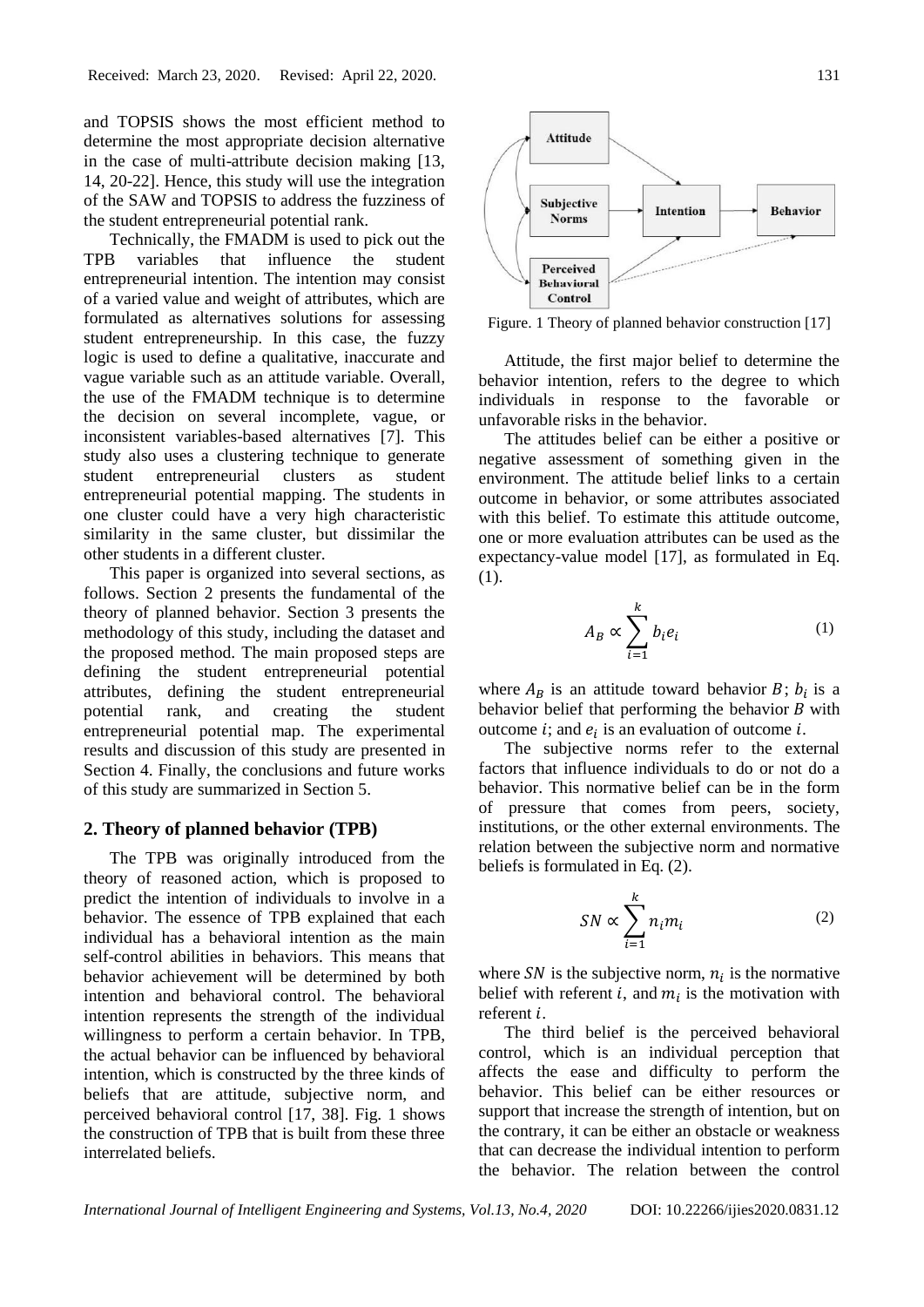beliefs and the perceived behavioral control is formulated in Eq. (3).

$$
PBC \propto \sum_{i=1}^{k} c_i p_i \tag{3}
$$

where *PBC* is the perceived behavioral control,  $c_i$  is the control belief with factor  $i$ , and  $p_i$  is the power of factor  $i$  to facilitate the behavior. These three beliefs above have a different level of contribution and impact on behavior intention respectively. The individual situation and condition will play a significant role in determining the degree of behavioral intention.

The TPB has been widely applied in various research fields, such as health service utilization, smoking, breastfeeding, drinking, complaining, leisure behavior, physical activity, psychological and psychosocial fields, and other behavioral researches [14]. The TPB based entrepreneurship research has immensely developed in the last 20 years and has contributed to entrepreneurship behavioral understanding [23]. In the university scope, some entrepreneurship researches concluded that attitude, subjective norms, and perceived behavioral control contribute significantly toward entrepreneurship interest and have the capability to encourage entrepreneurship behavior [3, 24, 25]. The other influencing factors are entrepreneurship education [26-31]. However, attitude is the strongest influencing variable [3] that possess cognitive and affective dimension to generate different impact toward entrepreneurship interest [32].

In student entrepreneurial related research, the TPB has also been used as well to explain and predict the planned behavior, such as to study entrepreneurial intentions [41], to explain and measure the student entrepreneurial intention of the first and the fourth year of business student [43], to study entrepreneurial intention through the moderation effect of start-up experience [42], to study the intention-action gap as the extent of TPB through the moderating role of entrepreneurial motivation between intention and behavior [40], and to study the relationship between intention and behavior based on the TPB to determine the level of student entrepreneurial motivation [39].

### **3. Methodology**

# **3.1 Dataset**

This study uses the Indonesian higher education dataset that is provided by the Indonesian Ministry of Research, Technology and Higher Education.



Figure. 2 The proposed method for the student entrepreneurial potential map

This dataset is public and it is the education standard in Indonesia according to the passing law no. 12/2012 on higher education. The Indonesian higher education database is a centralized database that contains all of the recent statistics and information about higher education, such as students, lecturers, study programs, and universities in Indonesia.

### **3.2 Methods**

The goal of this study is to design the student entrepreneurial potential mapping through the integration of decision making and clustering methods. The first stage of this study is defining the student attributes based on the TPB from the higher education database. The second stage is performing the student entrepreneurial potential rank using the FMADM method. Whilst, the third stage is grouping the student into the entrepreneurial potential clusters as the student entrepreneurial potential mapping. Overall, the proposed method to generate the student entrepreneurial potential map in this study is summarized in Fig. 2. The detail of the proposed method is explained step by step in the following sub-sections as follows.

### **3.2.1. Defining the student entrepreneurial potential attributes**

The purpose of this stage is selecting the student attributes from the higher education database that represents the student entrepreneurial potential based on the TPB. There are three beliefs in the TPB construction that influence the student entrepreneurial intention. These beliefs are attitude, subjective norms, and perceived behavioral control [35]. Based on the higher education database, there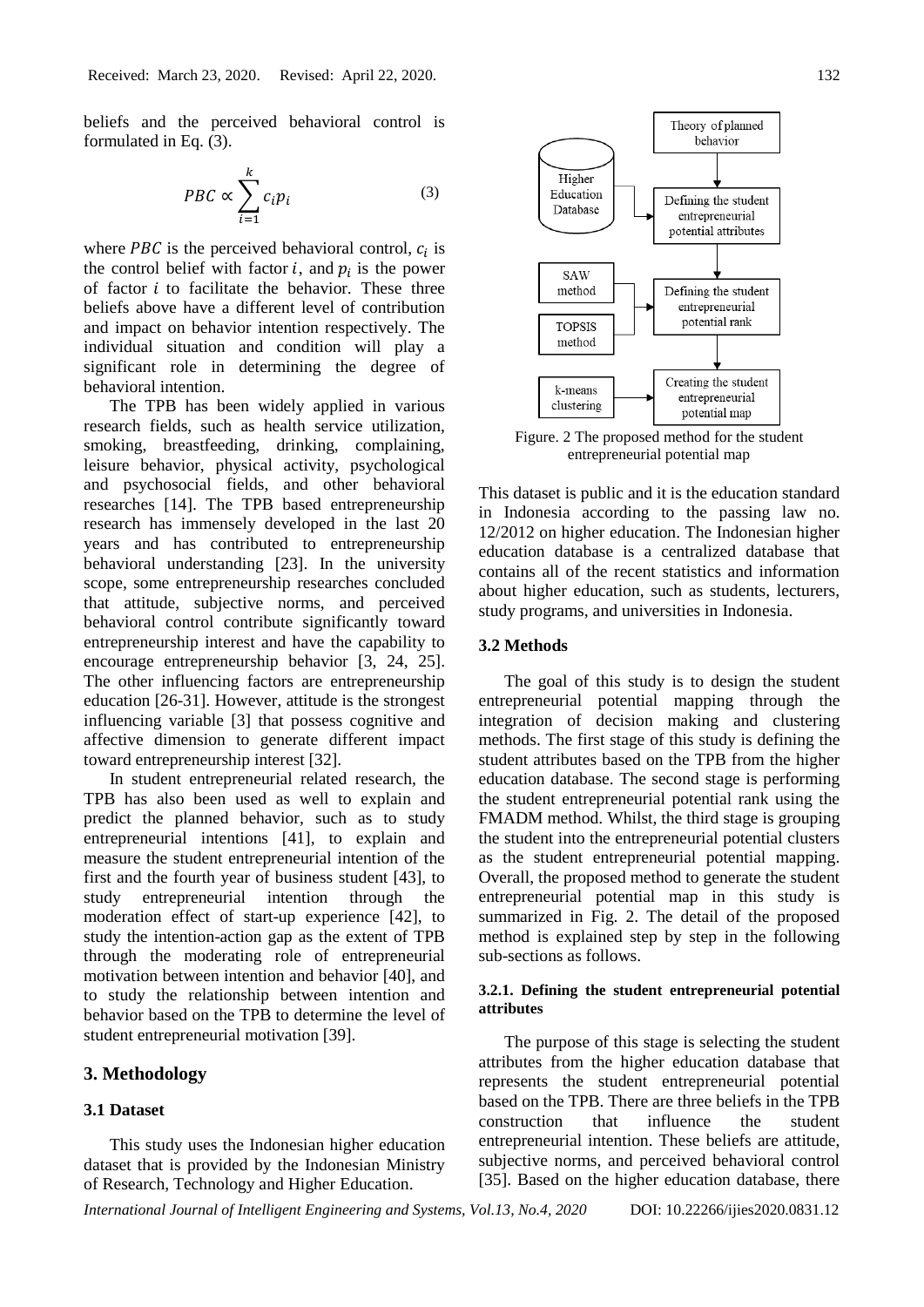are 14 student attributes, which can be categorized into the main three beliefs in the TPB [8].

The attitude belief can be represented through three attributes, which are the scholarship status, activist status, and type of entry. These attributes usually affect the attitude of students in behavior. Scholarships students generally have a higher attitude as the positive responsibilities form to their sponsors. Students who have an activity in the student organization generally have higher attitude concerns as their integrity as an activist. Whereas students who have higher competency when entering the university generally have a significant correlation to their attitudes.

The subjective norms belief can be represented through nine attributes, which are the parent occupation, parent income, grade point average (GPA), Indonesian language course score, English course score, research method course score, professional ethics course score, counseling course score, entrepreneurship course score. As a part the external factors to the entrepreneurial behavior, these attributes can be identified from the family and campus environments. The first two attributes, which are the parent occupation and income will influence the student decisions to perform the behavior. While the last nine attributes will affect the student's self-confidence in entrepreneurial behavior.

The perceived behavioral control can be represented through the business incubator status and college student entrepreneurship program (CSEP) status. These attributes are national competition programs from the government, which are designed to improve the student entrepreneurial abilities. Students who pass in these selection programs can be perceived as having fundamental abilities as prospective entrepreneurs. Thus, these selected attributes can represent the perceived behavioral control belief in the TPB model construction. All of these attributes that are defined from the higher education database and its relationships to the TPB beliefs are summarized in Table 1 [8, 16].

All of the defined attributes above are then used to construct the TPB model for student entrepreneurial potential, which is illustrated in Fig. 3. The student entrepreneurial potential in this study is constructed through the student entrepreneurial intention.

## **3.2.2. Defining the student entrepreneurial potential rank**

Table 1. TPB beliefs components and defined attributes from the higher education database

| No. | <b>TPB Beliefs</b> | <b>Attributes</b>                 |  |  |  |  |
|-----|--------------------|-----------------------------------|--|--|--|--|
| 1.  | Attitudes          | Scholarship status, activists     |  |  |  |  |
|     |                    | status, type of entry             |  |  |  |  |
| 2.  | Subjective         | Parents occupation, parents       |  |  |  |  |
|     | norms              | income, GPA, Indonesian           |  |  |  |  |
|     |                    | language course score, English    |  |  |  |  |
|     |                    | course score, research method     |  |  |  |  |
|     |                    | course score, professional ethics |  |  |  |  |
|     |                    | course score, counseling course   |  |  |  |  |
|     |                    | score, entrepreneurship course    |  |  |  |  |
|     |                    | score                             |  |  |  |  |
| 3.  | Perceived          | Business incubator status, CSEP   |  |  |  |  |
|     | behavioral         | status                            |  |  |  |  |
|     | control            |                                   |  |  |  |  |



Figure. 3 The proposed TPB model construction for student entrepreneurial potential

The university management must do the decision making to create a policy in the student entrepreneurial programs. However, there are many limitations of resources to make a policy for all students. Hence, the managements require to select the potential student to run the student entrepreneurial programs policy effectively.

Unfortunately, the Indonesia higher education database contains many attributes that could not be generalized directly to select the student entrepreneurial potential. There is no decision support system model recently that can be used for decision making in the student entrepreneurial potential.

Based on the proposed TPB model in Fig. 1, the student entrepreneurial potential needs a decision making support system to accommodate all of the student entrepreneurial attributes and beliefs. The multiple criteria decision making (MCDM) perhaps the relevant method to overcome this situation [6]. Unfortunately, some of the attributes also contain either uncertainty or incomplete data. These two steps are needed to solve those issues, which are forming rank on each alternative based on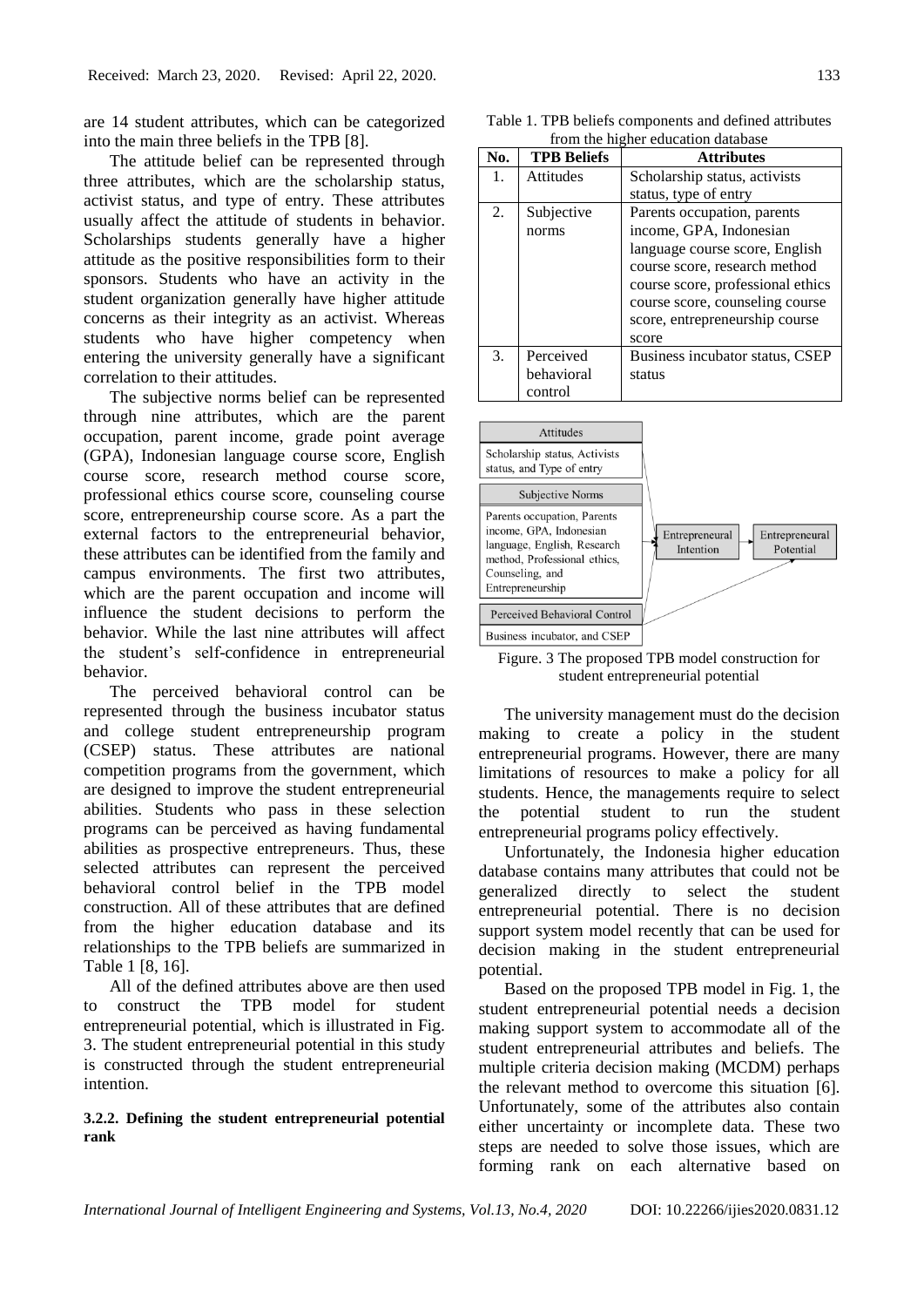Table 2. Student entrepreneurial potential criteria

| N <sub>0</sub> | Criteria                         | Code           |
|----------------|----------------------------------|----------------|
| 1.             | Scholarship status               | A <sub>1</sub> |
| 2.             | Activist status                  | A <sub>2</sub> |
| 3.             | Type of entry                    | A <sub>3</sub> |
| 4.             | Parents occupation               | A <sub>4</sub> |
| 5.             | Parents income                   | A <sub>5</sub> |
| 6.             | <b>GPA</b>                       | A6             |
| 7.             | Indonesian language course score | A7             |
| 8.             | English course score             | A8             |
| 9.             | Research method course score     | A <sub>9</sub> |
| 10.            | Professional ethics course score | A10            |
| 11.            | Counseling course score          | A11            |
| 12.            | Entrepreneurship course score    | A12            |
| 13.            | Business incubator status        | A13            |
| 14.            | <b>CSEP</b> status               | A14            |



Figure. 4 Membership function for each Student entrepreneurial potential criteria

compatibility degree aggregate on all criteria, and ranking all alternative to obtaining the best alternative through de-fuzzy or fuzzy preference.

The level of student entrepreneurial potential criteria in this study are defined in Table 2, which are generated from the student entrepreneurial attributes in Table 1.

Each criterion will have a pre-determined variable and converted into a fuzzy number, as shown in Fig. 4. All of criteria are converted into the crisp numbers in the range of 0 to 1 with linguistic variable and fuzzy numbers as follows: very low  $(VL) = 0$ ; low  $(L) = 0.25$ ; medium  $(M) = 0.5$ ; high  $(H) = 0.75$ , and very high  $(VH) = 1$ .

The membership function for each linguistic variable is represented by a triangular fuzzy number. The VL variable has fuzzy number of {0.00; 0.00; 0.25}, the L variable has fuzzy number of {0.00; 0.25; 0.50}, the M variable has fuzzy number of {0.25; 0.50; 0.75}, the H variable has fuzzy number of {0.50; 0.75; 1.00}, and the VH variable has fuzzy number of  $\{0.75; 1.00; 1.00\}$ . The complete criteria, linguistic variables, and fuzzy numbers are listed in Table 3. After the linguistic variables and fuzzy numbers of criteria are defined, the composite SAW and TOPSIS method are then applied to determine the student entrepreneurial potential rank.

| Criteria       | Linguistic      | Fuzzy              |
|----------------|-----------------|--------------------|
| Code           | <b>Variable</b> | <b>Number</b>      |
| A <sub>1</sub> | Very High       | (0.75; 1.00; 1.00) |
| A <sub>2</sub> | Very High       | (0.75; 1.00; 1.00) |
| A <sub>3</sub> | High            | (0.50; 0.75; 1.00) |
| A <sub>4</sub> | High            | (0.50; 0.75; 1.00) |
| A <sub>5</sub> | Low             | (0.00; 0.25; 0.50) |
| A6             | Medium          | (0.25; 0.50; 0.75) |
| A7             | Low             | (0.00; 0.25; 0.50) |
| A8             | Low             | (0.00; 0.25; 0.50) |
| A <sup>9</sup> | Medium          | (0.25; 0.50; 0.75) |
| A10            | Low             | (0.00; 0.25; 0.50) |
| A11            | Low             | (0.00; 0.25; 0.50) |
| A12            | Medium          | (0.25; 0.50; 0.75) |
| A13            | High            | (0.50; 0.75; 1.00) |
| A14            | High            | (0.50; 0.75; 1.00) |

Table 3. Criteria code, linguistic variable, and fuzzy number

#### **3.2.2.1. Simple additive weighting (SAW)**

The SAW method is a scoring method using a weighted linear combination based on the weighted average using some criteria. The evaluation score of each alternative is computed by the weighted sum of performance ratings. The SAW method is summarized in Algorithm 1, as follows.

### **Algorithm 1: SAW algorithm**

**Input:** Value set  $\{x_1, x_2, ..., x_i\}$  of alternative  $A_i$ .

- **Output**: Alternative preference values  $V_i$ .
	- Step 1. Define alternatives  $\{A_1, A_2, ..., A_i\}.$
	- Step 2. Define criteria for references in decision making  $\{C_1, C_2, ..., C_i\}.$
- Step 3. Define the rating of each alternative on each criterion.
- Step 4. Define the weight or level of importance for each criterion  $\{w_1, w_2, ..., w_i\}.$
- Step 5. Calculate the normalized decision matrix  $r_{ii}$  using the following formula:

$$
r_{ij} = \begin{cases} \frac{x_{ij}}{\max(x_j)} & \text{for positive criteria} \\ \frac{\min(x_j)}{x_{ij}} & \text{for negative criteria} \end{cases} (4)
$$
  
where  $i = 1, 2, ..., m; j = 1, 2, ..., n, x_j$  is

the value of attribute  $x$  in column  $j$ , and  $x_{ij}$  is the value of attribute x in the row i and column  $i$ .

Step 6. Compute the alternative preference value  $V_i$  using the following formula:

$$
V_i = \sum_{j=1}^{n} w_j r_{ij} \tag{5}
$$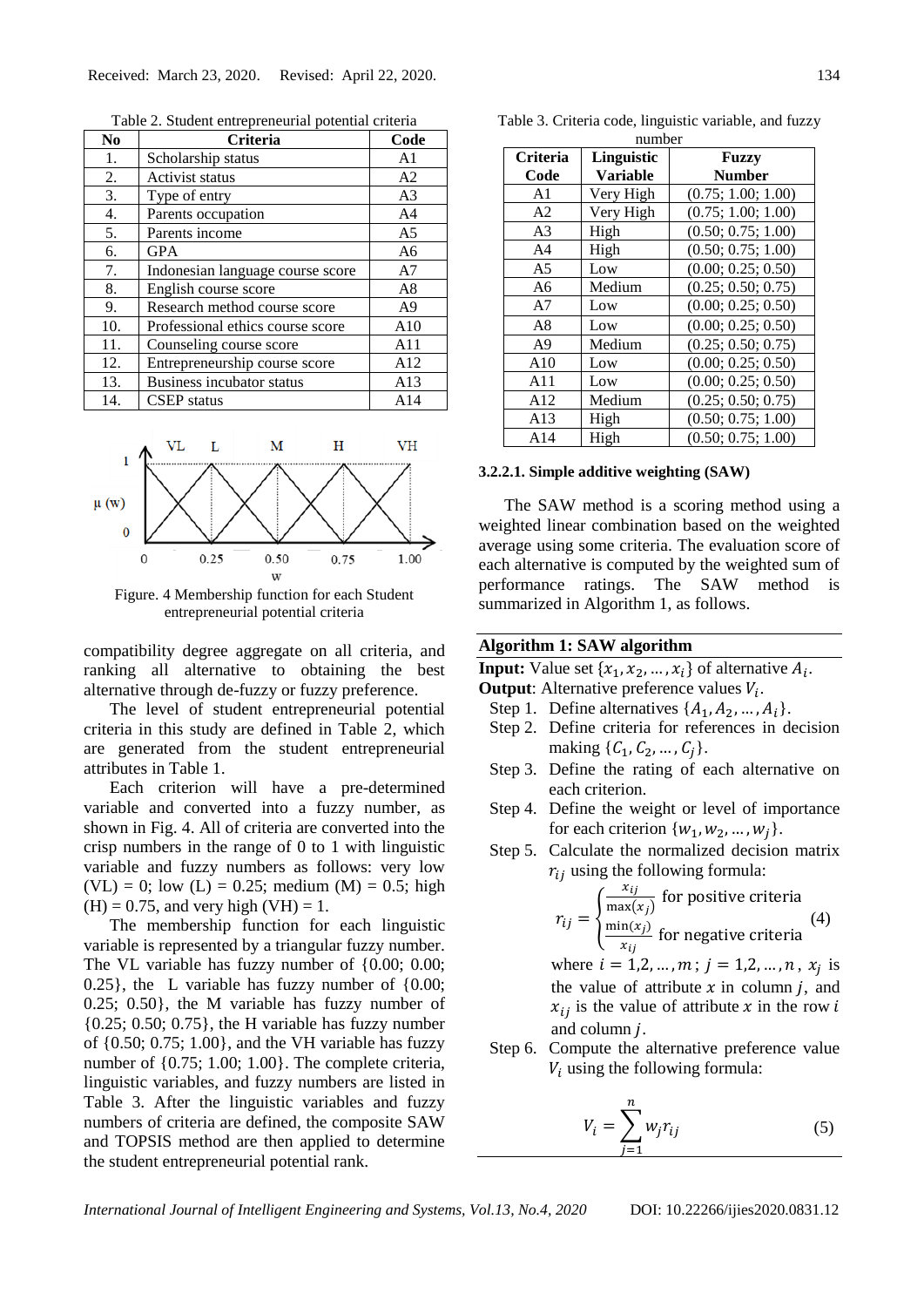Through the SAW method, the alternative will be ranked by the sum of weighted values for all criteria. The preferred alternatives are indicated by the larger value of  $V_i$ . The defined value and weighted preference for alternatives in the SAW algorithm could generate the decision precisely.

# **3.2.2.2. Technique for order preference by similarity to ideal solution (TOPSIS)**

The TOPSIS method is a method to select the best alternative, which is closest to the positive ideal solution and farthest to the negative ideal solution [21]. In decision making, the best alternative or the ideal solution is an alternative with a higher value and it can be used to make a decision. TOPSIS is commonly used because it has a simplicity to understand the concept, efficient in computation, and capability to measure the relative performance of decision alternatives on the simple mathematical form. The TOPSIS method is summarized in Algorithm 2, as follows.

### **Algorithm 2: The TOPSIS algorithm**

**Input:** Performance ratings  $r_{ij}$  for each alternative  $A_i$  that are normalized on  $C_j$ , that is:

$$
r_{ij} = \frac{x_{ij}}{\sqrt{\sum_{i=1}^{m} x_{ij}^2}}\tag{6}
$$

**Output**: Alternative preference values  $V_i$ .

Step 1. Compute the normalized decision matrix for each alternative using weighted of each criterion:

$$
y_{ij} = w_i r_{ij} \tag{7}
$$

Step 2. Compute the highest value  $A^+$  as the ideal positive solution and the lowest value  $A^$ as the negative ideal solution, as follows:

$$
A^{+} = (y_1^{+}, y_2^{+}, \dots, y_m^{+})
$$
 (8)

$$
A^{-} = (y_1^{-}, y_2^{-}, \dots, y_m^{-})
$$
\n(9)

where  $y_j^+$  is the maximum of  $y_{ij}$  if j is the positive attribute, and  $y_j^+$  is the minimum of  $y_{ij}$  if *j* is the negative attribute, Otherwise,  $y_j^-$  is the minimum of  $y_{ij}$  if j is the negative attribute, and  $y_j^-$  is the maximum of  $y_{ij}$  if *j* is the positive attribute.

Step 3. Determine the distance of each alternative to the ideal positive solution  $(D_i^+)$  and negative ideal solution  $(D_i^-)$ .

$$
D_i^+ = \sqrt{\sum_{i=1}^n (y_i^+ - y_{ij})^2}
$$
 (10)

$$
D_i^- = \sqrt{\sum_{i=1}^n (y_{ij} - y_i^-)^2}
$$
 (11)

Step 4. Compute the alternative preference value  $V_i$  using the following formula:

$$
V_i = \frac{D_i^-}{D_i^- + D_i^+}
$$
\n<sup>(12)</sup>

#### **3.2.2.3. The composite of SAW and TOPSIS**

As explained in Section 3.2, the student entrepreneurial potential rank in this study will be determined using the composite of the SAW and TOPSIS methods. This composite method is proposed based on the preliminary experiment on the SAW and TOPSIS methods in decision making. The SAW method has more precisely to generate the related alternatives based on the criteria and the level of important attributes. While the TOPSIS method has a good performance to select the best alternative solution by considering the positive and negative distances between the alternatives.

Based on these considerations above, this study proposes the composite of the SAW and TOPSIS methods to determine the student entrepreneurial potential rank, rather than using either the SAW only or the TOPSIS only. Technically, the SAW method is used to calculate the normalized decision matrix  $r_{ij}$  related to Step 1 to Step 5 in Algorithm 1. Whereas, the chosen of the best alternative solution uses the TOPSIS method related to Algorithm 2.

### **Algorithm 3: The SAW-TOPSIS algorithm**

**Input:** Value set  $\{x_1, x_2, ..., x_i\}$  of alternative  $A_i$ .

- **Output**: Alternative preference values  $V_i$ .
- Step 1. Define alternatives  $\{A_1, A_2, ..., A_i\}.$
- Step 2. Define criteria for references in decision making  $\{C_1, C_2, ..., C_i\}.$
- Step 3. Define the rating of each alternative on each criterion.
- Step 4. Define the weight or level of importance for each criterion  $\{w_1, w_2, ..., w_i\}.$
- Step 5. Compute the normalized decision matrix for each alternative using Eq. (7)
- Step 6. Compute the highest value  $A^+$  as the ideal positive solution and the lowest value  $A^-$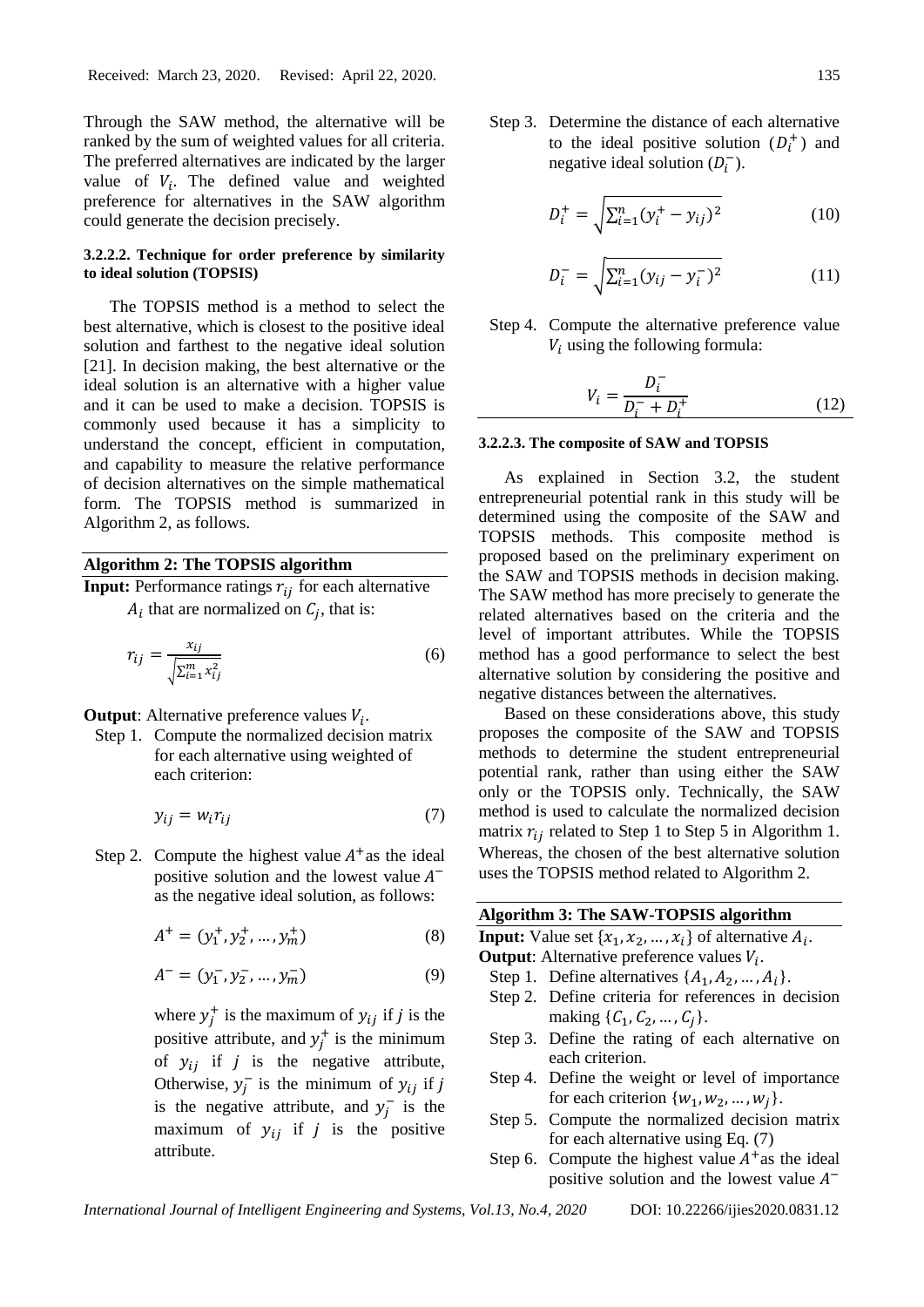as the negative ideal solution using Eq. (8) and Eq. (9), respectively.

- Step 7. Determine the distance of each alternative to the ideal positive solution  $(D_i^+)$  and negative ideal solution  $(D_i^-)$  using Eq. (10) and Eq. (11), respectively.
- Step 8. Compute the alternative preference value  $V_i$  using Eq. (12).

# **3.2.3. Creating the student entrepreneurial potential map**

The student entrepreneurial potential rank in this stage will produce the rank of students based on the level of intention in entrepreneurial behavior. The next stage is creating the student entrepreneurial potential map, which will be used to present the student entrepreneurial potential completely. This student entrepreneurial potential map can be used as the decision support system for university management to take the student entrepreneurial policy. In this study, the  $k$  – means clustering method is applied to create the student entrepreneurial potential map though some related to the entrepreneurial intention clusters.

### **Algorithm 4: The k-means clustering algorithm**

- **Input:** Value set  $\{x_1, x_2, ..., x_i\}$  of alternative  $A_i$  and the number of initial clusters  $k$ .
- **Output:** A set of *k* clusters.
	- Step 1. Choose  $k$  data items from  $\{x_1, x_2, ..., x_i\}$ as the initial centroids.
	- Step 2. Assign each item data x to the cluster that has the closest centroid.
	- Step 3. Calculate new arithmetic mean for each cluster.
	- Step 4. Repeat step 2 and step 3 until satisfying the convergence criteria.

The  $k -$  means clustering is chosen as a part of the proposed method because this study uses five linguistic variables, which are very low, low, medium, high, and very high, which can be used as the initial cluster numbers. The brief of the  $k$  – means clustering method is performed using Algorithm 4.

# **4. Results and discussion**

The objective of this study is mainly to create the student entrepreneurial potential map using the SAW-TOPSIS and  $k$  – *means* clustering methods based on the TPB model that is proposed in the previous section. The experimental of this study is

Table 4. Alternative, criteria, and weight of attribute

| Code           | <b>Alternative</b>        | Criteria      | Weight           |
|----------------|---------------------------|---------------|------------------|
| A1             | Scholarship status        | Scholarship   | 1                |
|                |                           | Non-          | 0.25             |
|                |                           | scholarship   |                  |
| A2             | <b>Activist status</b>    | Activist      | 1                |
|                |                           | Non-activist  | 0.25             |
| A <sub>3</sub> | Type of entry             | Non-regular   | 1                |
|                |                           | AVG > 7       | 0.75             |
|                |                           | Regular test  | 0.5              |
|                |                           | Transfer      | 0.25             |
|                |                           | Moving        | $\boldsymbol{0}$ |
| A <sub>4</sub> | Parents occupation        | Entrepreneur  | 1                |
|                |                           | Non-          | 0.25             |
|                |                           | entrepreneur  |                  |
| A <sub>5</sub> | Parents income            | $>10$ million | 1                |
|                |                           | 7-10 million  | 0.75             |
|                |                           | 5-7 million   | 0.5              |
|                |                           | 3-5 million   | 0.25             |
|                |                           | $<$ 3 million | $\boldsymbol{0}$ |
| A6             | <b>GPA</b>                | Cum laude     |                  |
|                |                           | High          | 0.75             |
|                |                           | satisfactory  |                  |
|                |                           | Satisfying    | 0.5              |
|                |                           | Good          | 0.25             |
| Course Score:  |                           |               |                  |
| A7             | Indonesian                |               |                  |
|                | language                  | A             | 1                |
| A8             | English                   | B             | 0.75             |
| A <sub>9</sub> | Research method           | $\mathbf C$   | 0.5              |
| A10            | Professional ethics       | D             | 0.25             |
| A11            | Counseling                | E             | $\overline{0}$   |
| A12            | Entrepreneurship          |               |                  |
| A13            | <b>Business incubator</b> | Member        | $\mathbf{1}$     |
|                | status                    | Non-member    | 0.25             |
| A14            | <b>CSEP</b> status        | Excellent     | 1                |
|                |                           | Funded        | 0.75             |
|                |                           | Proposing     | 0.5              |

conducted and analyzed intensively to evaluate the proposed method. This study uses the Indonesia higher education database from 2009 to 2015 years as the experimental dataset based on the true status of the CSEP attribute. The CSEP attribute is a specific student attribute that represents the intention of students to join the student entrepreneurial program, which is offered by the government. There are 336 students with the true status of CSEP attributes, which are 273 in proposing status and 63 in funded status. The first stage in this experiment is defining the alternatives, criteria, and weight of each criterion associates with step 1 to step 3 in Algorithm 3. The results of these steps are summarized in Table 4.

There are 14 selected attributes from the higher education dataset related to the TPB beliefs that are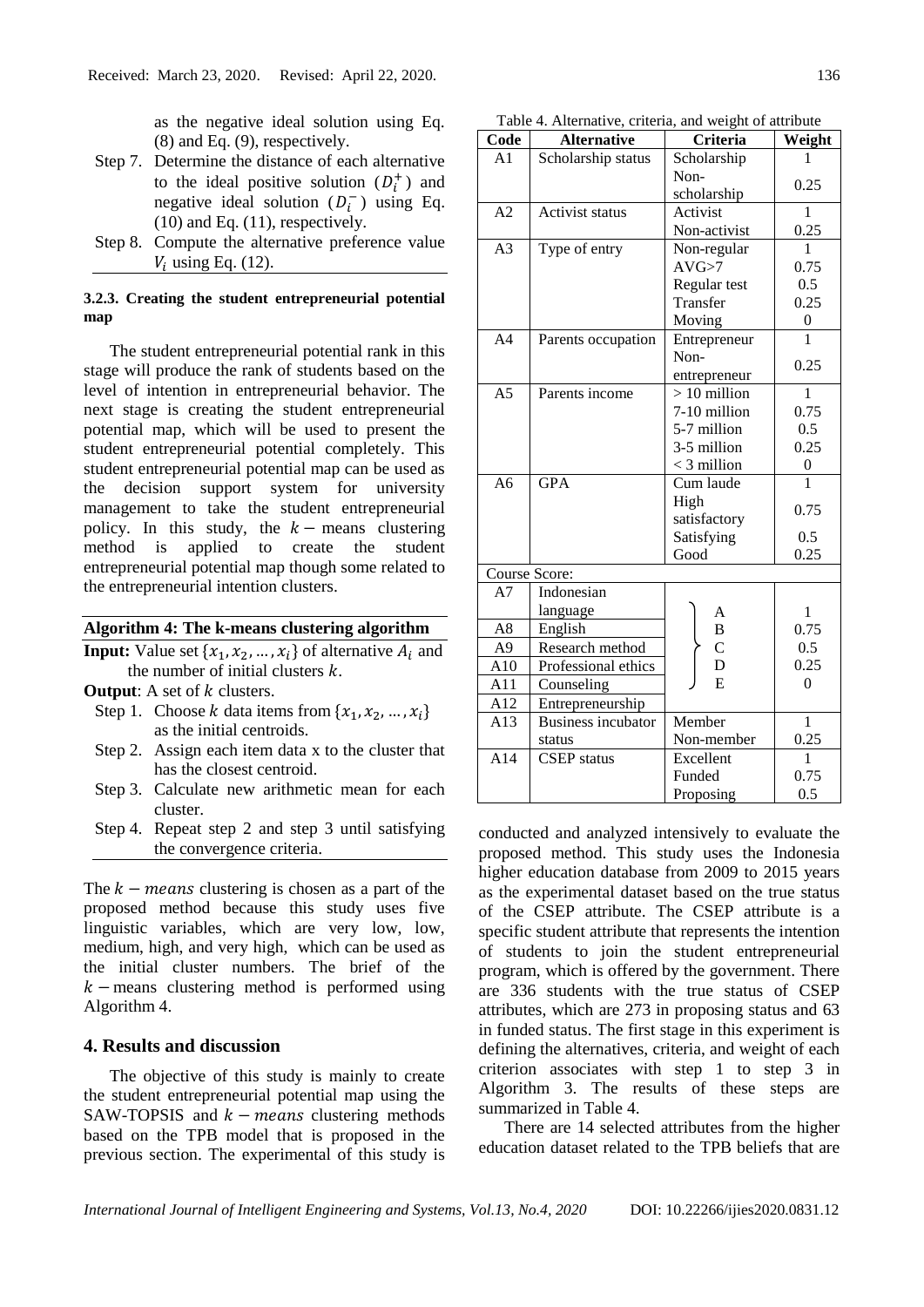| Tuble 5: Compatibility futing of each ditermative |          |                |                |          |                |          |          |          |          |            |          |                 |          |          |
|---------------------------------------------------|----------|----------------|----------------|----------|----------------|----------|----------|----------|----------|------------|----------|-----------------|----------|----------|
| <b>Instance</b>                                   | A1       | A <sub>2</sub> | A <sub>3</sub> | A4       | A <sub>5</sub> | A6       | A7       | A8       | A9       | <b>A10</b> | A11      | A <sub>12</sub> | A13      | A14      |
|                                                   |          | 0.25           | 0.5            | 0.25     | 0.5            | 0.75     |          | 0.75     |          | 0.75       |          | 0.75            | 0.25     | 0.5      |
| 2                                                 |          | 0.25           | 0.5            |          | 0.75           | 0.5      |          | 0.75     | 0.75     |            |          | 0.75            |          | 0.5      |
| 3                                                 | 0.25     | 0.25           | 0.5            |          | 0.25           | 0.5      |          | 0.5      | 0.75     |            |          | 0.75            |          | 0.75     |
| 4                                                 |          | 0.25           | 0.5            | 0.25     | 0.75           | 0.5      | 0.75     | 0.5      | 0.75     | 0.75       |          |                 | 0.25     | 0.5      |
| $\cdots$                                          | $\cdots$ | $\cdots$       | $\cdots$       | $\cdots$ | $\cdots$       | $\cdots$ | $\cdots$ | $\cdots$ | $\cdots$ | $\cdots$   | $\cdots$ | $\cdots$        | $\cdots$ | $\cdots$ |
| 333                                               |          |                | 0.5            | 0.25     | $\Omega$       |          |          | 0.75     | 0.75     | 0.5        | 0.75     |                 | 0.25     | 0.5      |
| 334                                               | 0.25     | 0.25           | 0.5            | 0.25     | $\Omega$       | 0.25     | 0.75     | 0.75     | 0.75     | 0.5        | 0.75     | 0.75            | 0.25     | 0.5      |
| 335                                               | 0.25     | 0.25           | 0.5            |          | 0.75           | 0.75     | 0.75     | 0.75     |          | 0.5        |          |                 | 0.25     | 0.5      |
| 336                                               | 0.25     | 0.25           | 0.5            |          | 0.5            | 0.75     | 0.5      | 0.75     |          | 0.5        | 0.75     | 0.75            |          | 0.5      |

Table 5. Compatibility rating of each alternative

attitude, subjective norms, and perceived behavioral control as described in Table 1. Each attribute will be used as an alternative solution for decision making. To apply the SAW-TOPSIS method, the criteria of each alternative are defined from the dataset. Besides, the weights of criteria are defined using the fuzzy membership function. The criterion weighting is done through manual analysis with the university management. As shown in Table 4, there is a one-to-one relationship between the criteria and its weight to achieve the certain data value of attributes and to address the fuzziness of the dataset.

The selected variable from the Indonesia higher education database is relevant because it is similar to the individual attributes in the Global Entrepreneurship Monitor (GEM) dataset which are indicators of demographic characteristics (gender, age, etc.), self-perception (capability perception, perception of opportunity, fear of failure) and motivation to start a business [15]. Following the entrepreneurship process model developed by GEM, the first step is to grow potential entrepreneurs by providing business opportunities and providing adequate knowledge and skills. The TPB studies on entrepreneurship in the student environment prove that attitude, subjective norms and perceived behavioral control [3, 25], which is integrated with entrepreneurship education would be able to have a positive and significant influence on the increasing entrepreneurial intentions of students and creating entrepreneurial behavior [27-31].

The next step is defining the weight or level of importance for each criterion associated with step 4 in Algorithm 2. This step requires the compatibility rating of each alternative, as defined in Table 5. Using Table 4, Table 5, and the fuzzy number in Table 3, the decision matrix can be obtained using Eq. (3) that gives the result as follows.

| 0.25     |  |  |  |                                                                                                                                                                                                                                                                                                                     |
|----------|--|--|--|---------------------------------------------------------------------------------------------------------------------------------------------------------------------------------------------------------------------------------------------------------------------------------------------------------------------|
| 1        |  |  |  | $\begin{array}{cccccc} 0.25 & 0.5 & 0.25 & \cdots & 1 & 0.75 & 0.25 & 0.5 \\ 0.25 & 0.5 & 0.25 & \cdots & 1 & 0.75 & 1 & 0.5 \\ 0.25 & 0.5 & 1 & \cdots & 1 & 0.75 & 1 & 0.75 \\ 0.25 & 0.5 & 1 & \cdots & 1 & 1 & 0.25 & 0.5 \\ \cdots & \cdots & \cdots & \cdots & \cdots & \cdots & \cdots & \cdots \end{array}$ |
| $\cdots$ |  |  |  |                                                                                                                                                                                                                                                                                                                     |
|          |  |  |  |                                                                                                                                                                                                                                                                                                                     |
|          |  |  |  |                                                                                                                                                                                                                                                                                                                     |
|          |  |  |  |                                                                                                                                                                                                                                                                                                                     |
|          |  |  |  | $\begin{array}{ccccccccc} 1 & 1 & 0.5 & 0.25 & \cdots & 0.75 & 1 & 0.25 & 0.5 \\ 0.25 & 0.25 & 0.5 & 0.25 & \cdots & 0.75 & 0.75 & 0.25 & 0.5 \\ 0.25 & 0.25 & 0.5 & 1 & \cdots & 1 & 1 & 0.25 & 0.5 \\ 0.25 & 0.25 & 0.5 & 1 & \cdots & 0.75 & 0.75 & 0.25 & 0.5 \end{array}$                                      |

This decision matrix gives the preference weight for each criterion, so the generated weight vector is:  $w_i$  $=[1, 1, 0.75, 0.75, 0.25, 0.25, 0.50, 0.25, 0.50, 0.25,$ 0.25, 0.25, 0.75, 0.75]. The normalized decision matrix for each alternative related to step 5 in Algorithm 3 is then computed using Eq. (6), which gives the result as follows.

| 0.1875<br>0.375 |
|-----------------|
| 0.375           |
| 0.5625          |
| 0.1875<br>0.375 |
|                 |
| 0.1875<br>0.375 |
| 0.1875<br>0.375 |
| 0.375<br>0.1875 |
|                 |
|                 |

The matrix  $y_{ij}$  leads the  $y_j^+$  and  $y_j^-$  values that are obtained using Eq. (7) and Eq. (8), respectively, which are presented in Table 6. The next step is determining the distance of alternative toward a positive and negative ideal solution using Eq. (9) and Eq. (10) associated with step 7 in Algorithm 3. The results of this step are presented in Table 7, where all of the values are obtained by moving and arranging both the max and the min values. The last step of applying the SAW-TOPSIS method is finding the preference value of each alternative using Eq. (11). This step is associated with step 8 in Algorithm 3. The results of the preference value  $V_i$ are presented in Table 8. While the preference value rank based on the ordered preference value is presented in Table 9.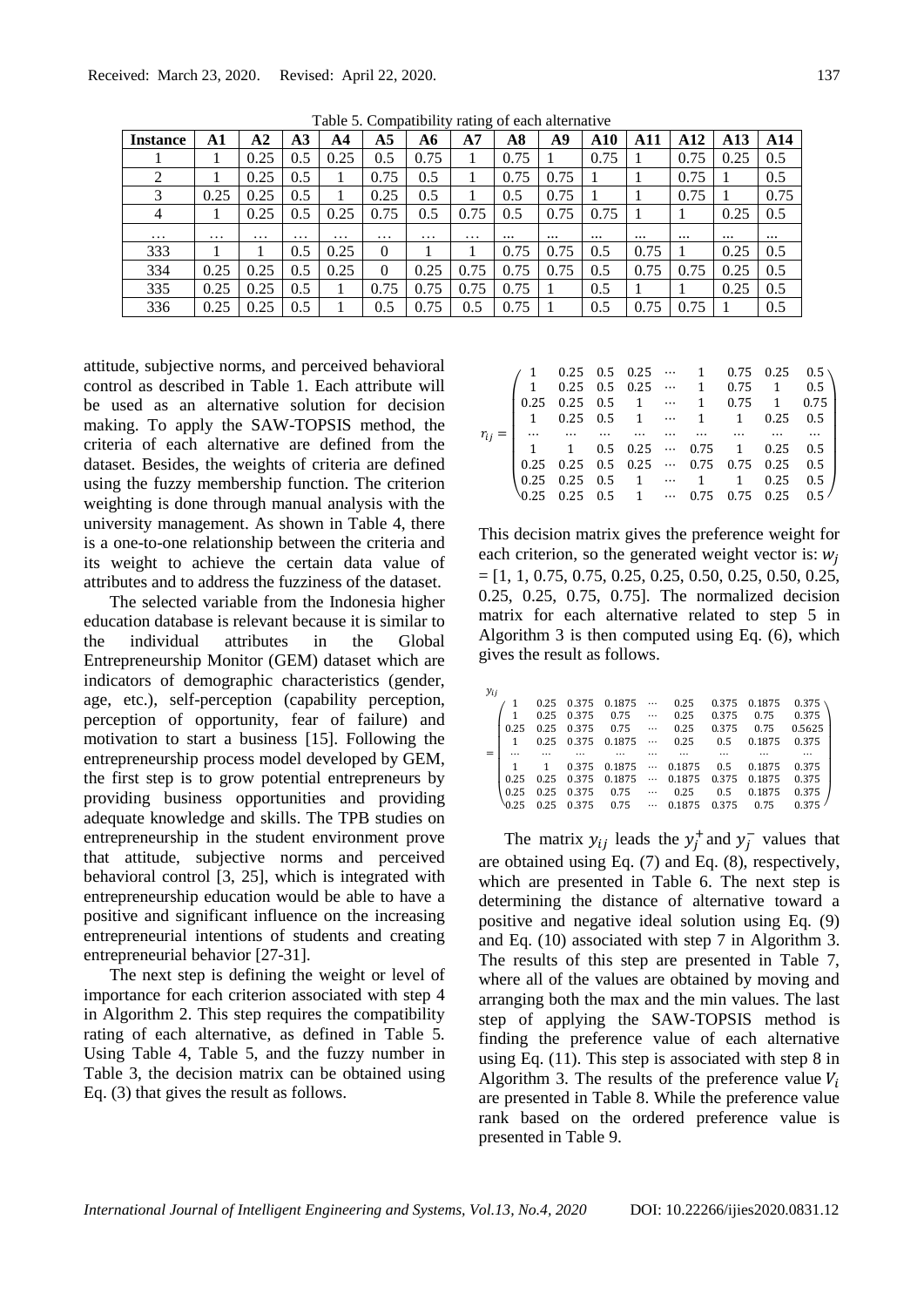|        | <b>Positive Ideal Solution</b> |                  | <b>Negative Ideal Solution</b> |
|--------|--------------------------------|------------------|--------------------------------|
| Code   | Score                          | Code             | <b>Score</b>                   |
| $y1+$  | 0.5000                         | $y1-$            | 0.1250                         |
| $y2+$  | 1.0000                         | $y2-$            | 0.2500                         |
| $y3+$  | 1.0000                         | $y3-$            | 0.2500                         |
| $y4+$  | 0.7500                         | y4-              | 0.0000                         |
| $y5+$  | 0.7500                         | $y5-$            | 0.1875                         |
| $y6+$  | 0.2500                         | y6-              | 0.0000                         |
| $y7+$  | 0.2500                         | $y7-$            | 0.0000                         |
| $y8+$  | 0.2500                         | $y8-$            | 0.0000                         |
| $y9+$  | 0.5000                         | y9-              | 0.0000                         |
| $y10+$ | 0.2500                         | $y10-$           | 0.1250                         |
| $y11+$ | 0.2500                         | $y11 -$          | 0.0000                         |
| $y12+$ | 0.5000                         | $y12-$           | 0.2500                         |
| $y13+$ | 0.7500                         | y13-             | 0.1875                         |
| $v14+$ | 0.7500                         | $y1\overline{4}$ | 0.0000                         |

Table 6. A positive and negative ideal solution

Table 7. Alternative distance toward the positive and negative ideal solution

| <b>Positive Ideal Solution</b> |              | <b>Negative Ideal Solution</b> |              |  |  |
|--------------------------------|--------------|--------------------------------|--------------|--|--|
| Code                           | <b>Score</b> | Code                           | <b>Score</b> |  |  |
| $D_1^+$                        | 1.2339       | $D_1^-$                        | 2.0584       |  |  |
| $D_2^+$                        | 0.9703       | $D_2^-$                        | 2.2930       |  |  |
| $D_3$ <sup>+</sup>             | 1.1991       | $D_3^-$                        | 2.1133       |  |  |
| $D_4$ <sup>+</sup>             | 1.2562       | $D_4^-$                        | 2.0175       |  |  |
|                                |              |                                |              |  |  |
| $D_{333}$ <sup>+</sup>         | 1.0078       | $D_{333}$                      | 2.1955       |  |  |
| $D_{334}$ <sup>+</sup>         | 1.5168       | $D_{334}$                      | 1.6607       |  |  |
| $D_{335}$ <sup>+</sup>         | 1.3273       | $D_{335}$                      | 2.0329       |  |  |
| $D_{336}$ <sup>+</sup>         | 1.2180       | $D_{336}^-$                    | 2.0885       |  |  |

The student entrepreneurial potential selection has been performed using the composite SAW-TOPSIS based on the FMADM approach. The most potential students can be selected through the preference values rank in Table 9. To address the limitation of organization resources, university management can select a certain number of the top potential students to implement the student entrepreneurial program. This student selection can be used as part of the decision making in the student entrepreneurial policy.

| Table 8. Preference    |
|------------------------|
| values of all instance |

| Code               | <b>Values</b> | [r |
|--------------------|---------------|----|
| $V_{1}$            | 0.6252        |    |
| V <sub>2</sub>     | 0.7027        |    |
| $V_3$              | 0.6380        |    |
| $\rm V_4$          | 0.6163        |    |
|                    |               |    |
| V <sub>333</sub>   | 0.6854        |    |
| $V_{334}$          | 0.5226        |    |
| V <sub>335</sub>   | 0.6050        |    |
| $V_{\alpha\alpha}$ | 0.6316        |    |

| Table 9. Preference values   |
|------------------------------|
| المستحقق والمستقاط والمستحدث |

| alues of all instance |        |                         | rank of all instance |     |               |  |
|-----------------------|--------|-------------------------|----------------------|-----|---------------|--|
| Code                  | Values | Rank<br><b>Instance</b> |                      |     | <b>Values</b> |  |
| $V_1$                 | 0.6252 |                         | 60                   | ı   | 0.8619        |  |
| V <sub>2</sub>        | 0.7027 |                         | 129                  | 2   | 0.8277        |  |
| $V_3$                 | 0.6380 |                         | 230                  | 3   | 0.8216        |  |
| $V_4$                 | 0.6163 |                         | 130                  | 4   | 0.8116        |  |
|                       |        |                         |                      |     |               |  |
| $V_{333}$             | 0.6854 |                         | 275                  | 333 | 0.5088        |  |
| $V_{334}$             | 0.5226 |                         | 249                  | 334 | 0.5088        |  |
| $V_{335}$             | 0.6050 |                         | 254                  | 335 | 0.5064        |  |
| $V_{336}$             | 0.6316 |                         | 253                  | 336 | 0.4937        |  |

|  | Table 10. Data distribution of successful students in the |  |  |
|--|-----------------------------------------------------------|--|--|
|  | CSEP participation                                        |  |  |

| <b>Potential</b><br>Level | <b>Total of</b><br><b>Students</b> | <b>Total of</b><br><b>Success</b> | Percentage<br>$(\%)$ |
|---------------------------|------------------------------------|-----------------------------------|----------------------|
| Medium                    | 178                                | 23                                | 13                   |
| High                      | 148                                | 34                                | 23                   |
| Very High                 | 10                                 |                                   |                      |
| <b>Total</b>              | 336                                | 63                                |                      |

Relationship Level of Entrepreneurship Potential **With CSEP Achievement** 



Figure. 5 Relationship level of entrepreneurial potential

The student entrepreneurial potential in Table 9 is then categorized into the medium, high dan very high three potential levels based on the  $V_i$  range of values, which are defined as follows:

- a. Medium (M) level for  $0.4937 \le V_i \le 0.6164$ ;
- b. High (H) level for  $0.6165 \le V_i \le 0.7392$ ;

c. Very high (VH) level for  $0.7393 \leq V_i \leq 0.8620$ . The length of each level is defined using the  $length = \{max(V_i) - min(V_i)\}/k$  with k is the number of level classes. Based on the  $V_i$  values in Tabel 9, the length of each level class is 0.1228. The data distribution of the student entrepreneurial potential who are successful to obtain the CSEP to the total students is shown in Table 10.

The relationship between the entrepreneurial potential level with CSEP achievement is illustrated in Fig. 5. It shows that the entrepreneurial potential level is inversely potential to the sum of the students. The higher entrepreneurial potential level only followed by a smaller number of students. However, the chance of students to gain the CSEP is getting higher. In other words, the student entrepreneurial potential level is equivalent to the CSEP achievement. Hence, the composite SAW-TOPSIS method is feasible to be used as the student entrepreneurial potential reference.

Finally, to complete the representation of the student entrepreneurial behavior, the  $k -$  means clustering is applied to group the potential students into the student entrepreneurial behavior map. The clustering process using the  $k$  – means clustering produces the optimal student groups in the four clusters based on the predefined linguistic variables.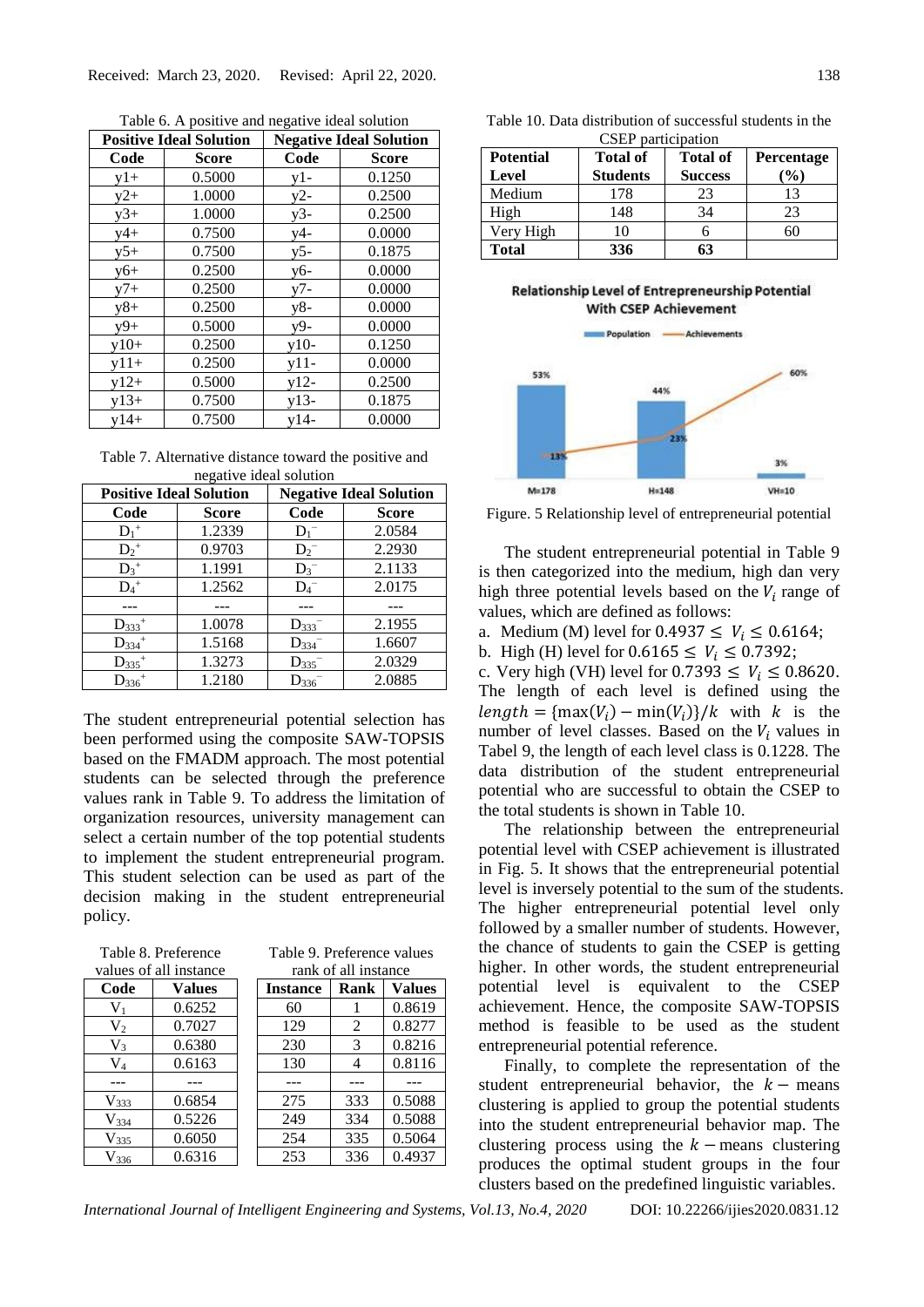

Figure. 6 Plotting SSE

The clustering experiment was conducted to cluster 2's to 7's size with a random seed  $s = 10$ . The clustering results for each combination  $k$  and  $s$  were evaluated by a sum of squares error (SSE) total. The SSE total is sufficient to evaluate clusters since it minimizes equivalent SSE by maximizing the sum of squares between (SSB) clusters.

Fig. 6 shows the plotting of the SSE total value for each  $k$ . The SSE value is decreasing as the cluster size is increasing. It is synchronous with  $k$  –means algorithm characteristic.

On the SSE total criteria, the best clustering distance will select total clusters as many as an object [36]. The number of cluster characteristics could be found within the experimental data by looking at the cluster size as knee, peak, or dip within plot graphic of evaluation scale to cluster size are found [37]. As shown in Fig. 6, the distinct knee of the clusters is on the  $k = 4$ , so it can be concluded that the best number of clusters in this study is about 4 clusters or  $k = 4$ , namely  $cls0, cls1, cls2,$  and  $cls4$ .

The summary of the clustering results is described in Table 11, which can be discussed as follows:

a. Cluster cls0 is produced using the centroids of many criteria values, which are: A1='notscholarship', A2='not-activists', A3='AVG>7.0', A4='not-entrepreneurs', A5='less than 3 million', A6='satisfying', A7='B', A8='B", A9='A', A10='C', A11='A', A12='A', A13='member', and A14='proposing'. The centroid score of this cluster is 0.5485, hence this cluster can be categorized as a cluster with a medium level of

entrepreneurial potential. In the attitude belief, the members of this cluster do not have a standout attitude belief (not-scholarship and not activist) and originated from a non-test registration path (AVG>7). In the subjective norms belief, the members of this cluster possess satisfying academic achievement and come from a non-entrepreneurs family with less than 3 million monthly incomes. In the perceived behavior control belief, the members of this cluster have positive perception toward entrepreneurship because they are a member of a business incubator program.

Table 11. Summary of the student entrepreneurial potential

| Clu              | Insta | Centroid                      | Centro        | Potenti      |
|------------------|-------|-------------------------------|---------------|--------------|
| ster             | nces  | <b>Attributes</b>             | id            | al           |
|                  |       |                               | <b>Scores</b> | <b>Level</b> |
| cls <sub>0</sub> | 114   | Not-scholarship,              | 0.5485        | Mediu        |
|                  |       | not-activists,                |               | m            |
|                  |       | $AVG > 7.0$ , not-            |               |              |
|                  |       | entrepreneurs,                |               |              |
|                  |       | less than 3                   |               |              |
|                  |       | million,                      |               |              |
|                  |       | satisfying, B, B,             |               |              |
|                  |       | A, C, A, A,                   |               |              |
|                  |       | member,                       |               |              |
|                  |       | proposing                     |               |              |
| cls1             | 132   | Scholarship, non-             | 0.6186        | High         |
|                  |       | activists, regular            |               |              |
|                  |       | test, not-                    |               |              |
|                  |       | entrepreneurs, 3-5            |               |              |
|                  |       | million, highly               |               |              |
|                  |       | satisfactory, A, B,           |               |              |
|                  |       | B, C, A, A, non-              |               |              |
|                  |       | member,                       |               |              |
|                  |       | proposing                     |               |              |
| cls2             | 36    | Scholarship,                  | 0.7520        | Very         |
|                  |       | activists, regular,           |               | High         |
|                  |       | not-entrepreneurs,            |               |              |
|                  |       | $5 - 7$ million, cum          |               |              |
|                  |       | laude,<br>A, B,               |               |              |
|                  |       | A, C, A, A,                   |               |              |
|                  |       | member,                       |               |              |
| cls3             | 54    | proposing                     |               |              |
|                  |       | Not-scholarship,              | 0.6798        | High         |
|                  |       | activists, non-               |               |              |
|                  |       | regular selection,            |               |              |
|                  |       | not-entrepreneurs,            |               |              |
|                  |       | 3-5 million,                  |               |              |
|                  |       | highly<br>satisfactory, B, B, |               |              |
|                  |       | B, C, A, A,                   |               |              |
|                  |       | member,                       |               |              |
|                  |       |                               |               |              |
|                  |       | proposing                     |               |              |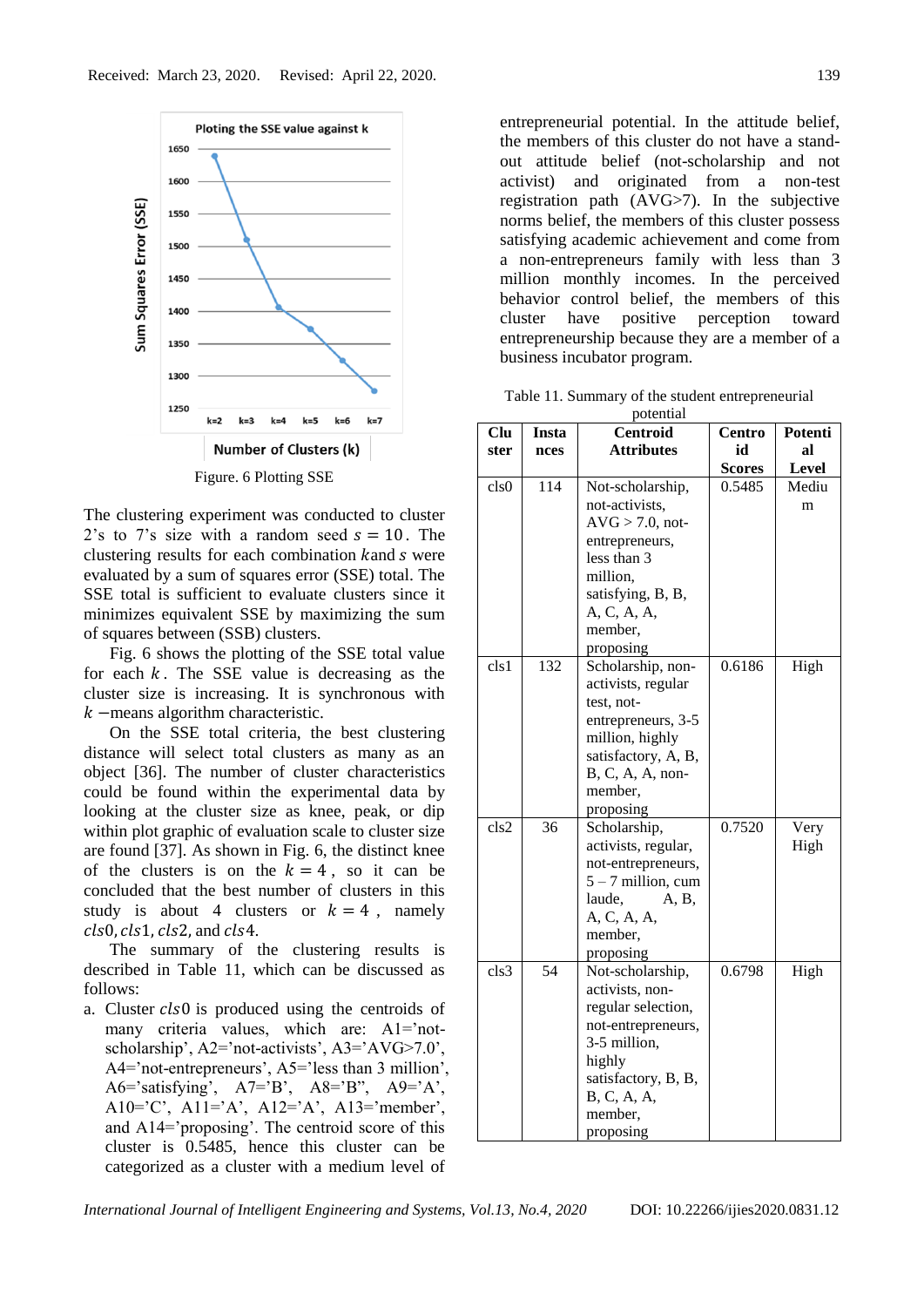- b. Cluster  $cls1$  is produced using the centroids of many criteria values, which are: A1='scholarship', A2='non-activist', A3='regular test', A4='not entrepreneurs', A5='3-5 million', A6='highly satisfactory', A7='A', A8='B', A9='B', A10='C', A11='A',  $A12='A'$ ,  $A13='non-member'$ , and A14='proposing'. The centroid score of this cluster is 0.5485, hence this cluster can be categorized as a cluster with a high level of entrepreneurial potential. In the attitude belief, the members of this cluster have a good academic attitude by becoming a scholarship grantee and are originated from a regular registration path. In the subjective norms belief, the members of this cluster have a highly satisfactory academic achievement and come from a non-entrepreneurs family with 3-5 million monthly incomes. However, the members of this cluster have a negative perception control toward entrepreneurship since they are not a member of a business incubator program.
- c. Cluster  $cls2$  is produced using the centroid of many criteria values, which are: A1='scholarship', A2='activists', A3='regular test', A4='not-entrepreneurs', A5='5-7 million', A6='cumlaude', A7='A', A8='B', A9='A', A10='C', A11='A', A12='A', A13='member', and A14='proposing'. This cluster has 0.7520 of the centroid score, hence the cluster C2 can be categorized as a cluster with a very high entrepreneurial potential. In the attitude belief, the members of this cluster have attitude characteristics that are academic attitude as the scholarship grantee, non-academic one as activists, and originated from the regular registration path. In the subjective norms belief, the members of this cluster have normative characteristics that are cum laude academic achievement and come from a non-entrepreneurs family with 5-7 million monthly incomes. In the perceived behavior control, the members of this cluster have positive perception because they are a member of a business incubator program.
- d. Cluster  $cls3$  is produced using the centroids of many criteria values, which are: A1='notscholarship', A2='activist', A3='non-regular test selection', A4='not-entrepreneurs', A5='3-5 million', A6='highly satisfactory', A7='B', A8='B', A9='B', A10='C', A11='A', A12='A', A13='member', and A14='proposing'. This cluster has 0.6798 of the centroid score, hence this cluster is categorized as a cluster with high entrepreneurial potential. In the attitude belief, the members of this cluster have a good non-

academic attitude by becoming activists and are originated from the non-regular selection path. In the subjective norms belief, the members of this cluster have a highly satisfactory academic achievement and come from a non-entrepreneurs family with 3-5 million monthly incomes. In the perceived behavior control, the members of this cluster have positive perception because they are a member of a business incubator program.

Some insightful knowledge could be exposed to the clustering results. There are two clusters with a high potential level, which are cluster  $cls1$  with the centroid score of 0.6186 and cluster cls3 with the centroid score of 0.6798. The interesting part of these results is that the centroid score gap between the cluster  $cls1$  (high level) and the cluster  $cls0$ (medium level) is near to the centroid score gap of the cluster  $cls3$  (high level) and the cluster  $cls2$ (very high level), which is approximately about 0.07. Based on the observation, this distinction is influenced by two prominent beliefs that are attitude belief with scholarship status, activist status attributes, and the perceived behavior control belief with the business incubator status attribute.

Related to the CSEP, the achievement of each cluster and their respective entrepreneurial potential level is illustrated in Fig. 7, which are described as follows.

- a. As many as 19% of members in the *cls0* cluster (medium level) have the optimum achievement on the CSEP, which are contributed by the medium and high potential levels of 68% and 32%, respectively.
- b. As many as 12% of members in the cls1 cluster (high level) have the optimum achievement on the CSEP, which are contributed by the medium, high and very high potential levels of 19%, 69%, and 12%, respectively.
- c. As many as 39% of members in the *cls*2 cluster (very high level) have the optimum achievement on the CSEP, which are contributed by the high and very high potential levels of 50% and 50%, respectively.
- d. As many as 20% of members in the cls3 cluster (high level) have the optimum achievement on the CSEP, which are contributed by the medium and high potential levels of 18% and 82%, respectively.

Based on the two high potential level clusters, it can be seen that the cls3 cluster has better achievement than the cls1 cluster. The cls3 cluster itself has a closer centroid score to the *cls2* cluster (very high level), while the  $cls1$  cluster has a closer centroid score to the *cls*0 cluster (medium level).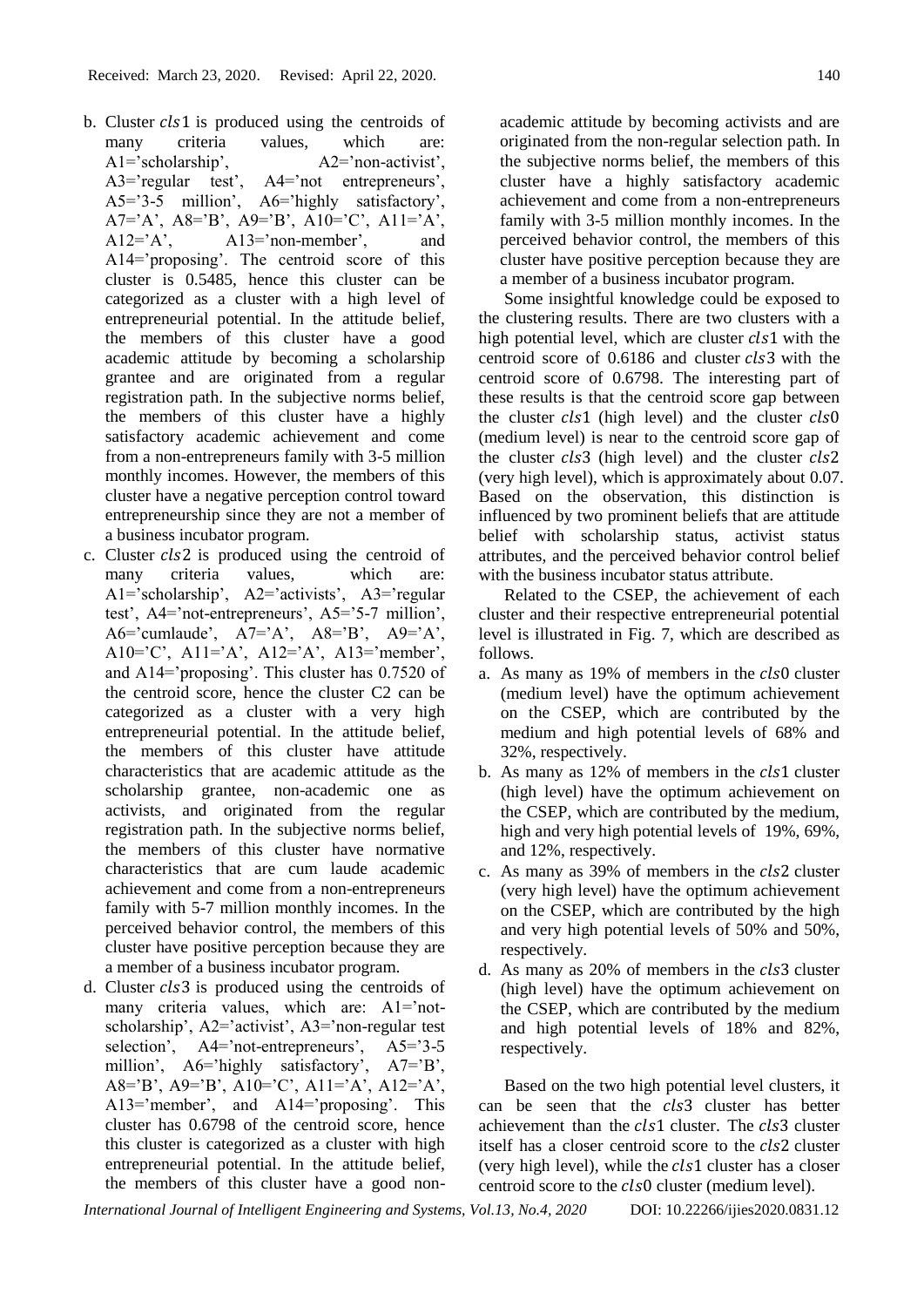

Figure. 7 Comparison of cluster achievements and the contribution of each potential level

Table 12. Approaches comparison of entrepreneurship analysis study

| anaryons stuu y |            |       |               |         |     |    |
|-----------------|------------|-------|---------------|---------|-----|----|
|                 | Approaches |       |               |         |     |    |
| Ref.            | <b>MAD</b> |       | <b>Statis</b> | Cluster | Oth | TP |
|                 | M          | Fuzzy | tics          | ing     | er  | B  |
| [8]             |            |       |               |         |     |    |
| [9]             |            |       |               |         |     |    |
| $[15]$          |            |       |               |         |     |    |
| $[23]$          |            |       |               |         |     |    |
| $[25]$          |            |       |               |         |     |    |
| $[26]$          |            |       |               |         |     |    |
| $[32]$          |            |       |               |         |     |    |
| This            |            |       |               |         |     |    |
| study           |            |       |               |         |     |    |

Hence, it can be concluded that the two attributes of attitude belief, which are scholarship status and activist status, and the one attribute of perceived behavior control, which is business incubator status, possess a significant influence on the enhancement of the CSEP achievement.

Overall, the results of this study could be expected to improve the preliminary studies in the student entrepreneurial potential mapping. In the early study, the student entrepreneurial potential mapping has been identified through a combination of the simple multi-attribute rating technique and clustering methods [8]. However, that study does not consider the student behavior to select the related attributes. The use of TPB in this study could affect the potential level of cluster results, which has been produced by the multi-attribute rating technique and clustering methods. The distinction approaches used in this study compared to the other studies are summarized in Table 12.

Table 12 shows that this study does not only apply the TPB approach for certain beliefs analysis in the student entrepreneurial intention. However, this study also utilizes the fuzzy, MADM and clustering approaches to produce the student entrepreneurial potential mapping to support the university management for decision making.

#### **5. Conclusions**

The student entrepreneurial potential mapping using the integration of SAW-TOPSIS decision making and clustering models have been presented in this study. Experimental results show that the integration of the fuzzy SAW-TOPSIS and clustering method based on the TPB is suitable to evaluate the student entrepreneurial potential. The proposed method could recognize the relevant attributes of students that are required for university management to support decision making in the student entrepreneurial program policies.

This study also yields four identified clusters to present the student entrepreneurial potential levels. The first cluster consists of 19% of CSEP achievement students who have medium and high potential levels of 68% and 32%, respectively. The second cluster consists of 12% of CSEP achievement students who have medium, high and very high potential levels of 19%, 69%, and 12%, respectively. The third cluster consists of 39% of CSEP achievement students who have high and very high potential levels of 50% and 50%, respectively. While the fourth cluster consists of 20% of CSEP achievement students who have medium and high potential levels of 18% and 82%, respectively.

One of the important findings in this experiment is that the CSEP has a significant impact on the success of the student entrepreneurial program. The students who have funded in the CSEP will have a high chance to be an actual entrepreneur in the future. Besides, the students of CSEP have also a better attitude, subjective norms, and perceived behavior control beliefs rather than regular students.

For future work, the results of this study can be used as the initial points to identify and develop logical rules based on the student entrepreneurial potential mapping.

### **Conflicts of Interest**

The authors declare no conflict of interest.

# **Author Contributions**

Conceptualization, N. Rijati; methodology, N. Rijati, and D. Purwitasari; software, N. Rijati; validation, N. Rijati, D. Purwitasari, S. Sumpeno, and M.H. Purnomo; formal analysis, N. Rijati, D. Purwitasari, S. Sumpeno, and M.H. Purnomo; investigation, N. Rijati, D. Purwitasari, S. Sumpeno, and M.H. Purnomo; resources, N. Rijati, and D.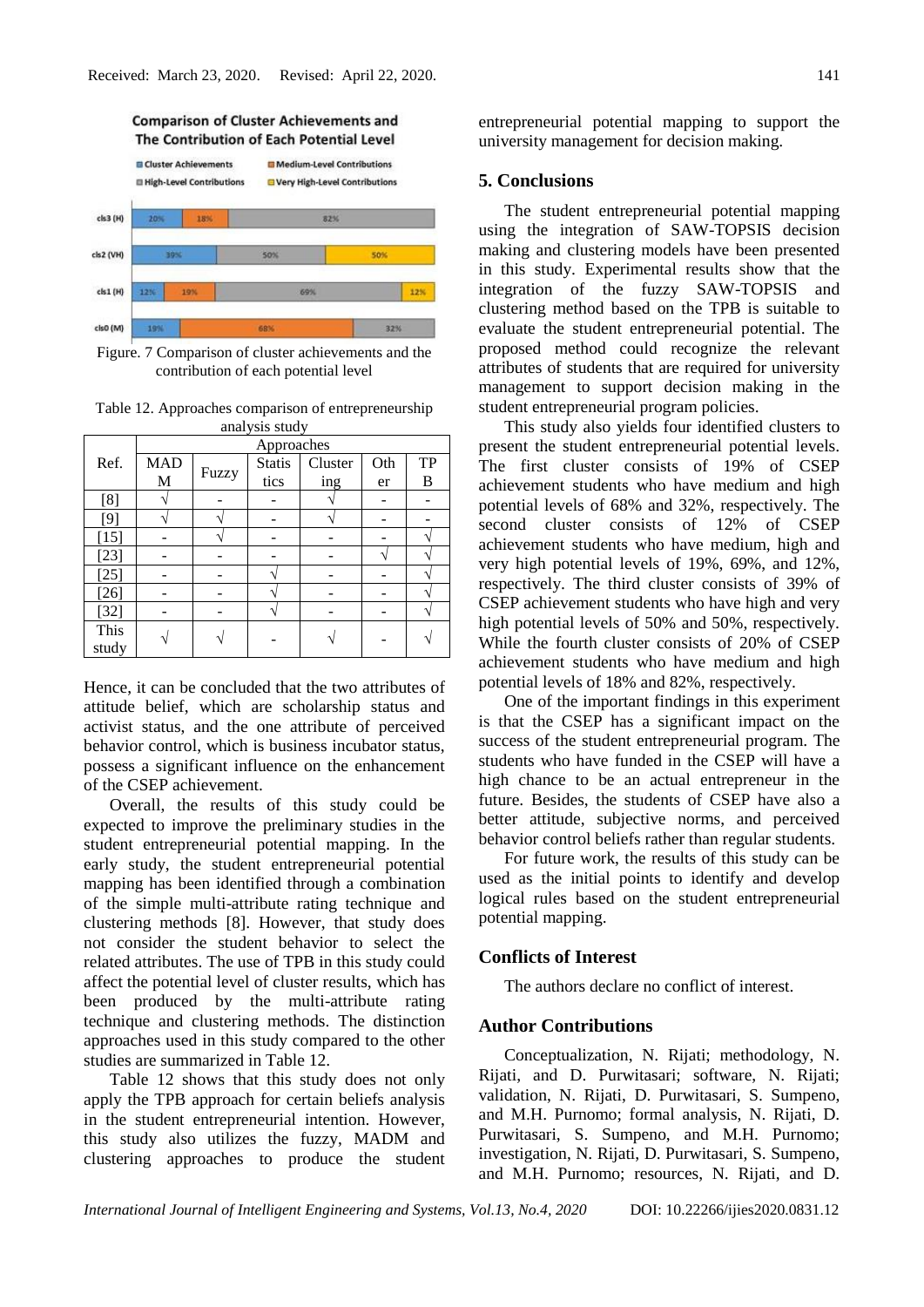Purwitasari; data curation, N. Rijati, and D. Purwitasari; writing—original draft preparation, N. Rijati; writing—review and editing, N. Rijati, and D. Purwitasari; visualization, N. Rijati; supervision, S. Sumpeno, and M.H. Purnomo; project administration, N. Rijati. All authors read and approved the final manuscript.

# **Acknowledgments**

This work is supported by the Faculty of Computer Science at Universitas Dian Nuswantoro Semarang and the research group of Multimedia Computational Laboratory at Institut Teknologi Sepuluh Nopember Surabaya.

### **References**

- [1] T. W. Zimmerer and N. M. Scarborough, *Essentials of Entrepreneurship and Small Business Management*, 5th Edition, Prentice-Hall, 2007.
- [2] I. Ajzen, "The Theory of Planned Behavior", *Organization Behavior and Human Decision Process*, Vol. 50, Issue 2, pp. 179-211, 1991.
- [3] S. Karimi, H. J. A. Biemans, K. N. Mahdei, T. Lans, M. Chizari, and M. Mulder, "Testing the Relationship Between Personality Characteristics, Contextual Factors and Entrepreneurial Intentions in a Developing Country", *International Journal of Psychology*, Vol. 52, No. 3, pp. 227-240, 2017.
- [4] I. Joseph, "Factors Influencing International Student Entrepreneurial Intention in Malaysia", *Research Journal of Business Management*, Vol. 7, No. 4, pp. 424–428, 2017.
- [5] S. Wu and L. Wu, "The Impact of Higher Education on Entrepreneurial Intentions of University Students in China", *Journal of Small Business and Enterprise Development*, Vol. 15, No. 4, pp. 752-774, 2008.
- [6] A. V. Mateu, *ClusDM : A Multiple Criteria Decision Making Method for Heterogeneous Data Sets*, Universitat Politecnica de Catalunya, 2003.
- [7] C. Chen and C. M. Klein, "An Efficient Approach to Solving Fuzzy MADM Problems", *Fuzzy Sets and Systems*, Vol. 18, No. 1, pp. 51- 67, 1997.
- [8] N. Rijati, S. Sumpeno, and M. H. Purnomo, "Multi-attribute Clustering of Student's Entrepreneurial Potential Mapping Based on Its Characteristics and the Affecting Factors (Preliminary Study on Indonesian Higher Education Database)", In: *Proc. of International Conf. Computer and Automation*

*Engineering* (ICCAE 2018), Brisbane, Australia, pp. 11-16, 2018.

- [9] H. Güçdemir and H. Selim, "Integrating Multi-Criteria Decision Making and Clustering for Business Customer Segmentation", *Industrial Management and Data System*, Vol. 115, No. 6, pp. 1022–1040, 2015.
- [10] G. Kou, Y. Peng, and G. Wang, "Evaluation of Clustering Algorithms for Financial Risk Analysis using MCDM Methods", *Information Sciences*, Vol. 275, pp. 1–12, 2014.
- [11] B. Rouba and S. N. Bahloul, "A Multicriteria Clustering Approach Based on Similarity Indices and Clustering Ensemble Techniques", *International Journal of Information Technology & Decision Making*, Vol. 13, No. 04, pp. 811–837, 2014.
- [12] S.-T. Wang, "An Analysis of the Optimal Customer Clusters using Dynamic Multi-Objective Decision", *International Journal of Information Technology & Decision Making*, Vol. 17, No. 2, pp. 547–582, 2018.
- [13] S. M. H. Hojjati, and A. Anvary, "An Integrated MCDM Method in Ranking The Major Lean Practices Based on Four Attributes", *World Applied Sciences Journal*, Vol. 28, No. 11, pp. 1862-1871, 2013.
- [14] P. Wang, Z. Zhu, and Y. Wang, "A Novel Hybrid MCDM Model Combining the SAW, TOPSIS and GRA Methods Based on Experimental Design", *Information Sciences*, Vol. 345, pp. 27–45, 2016.
- [15] I. Khefacha and L. Belkacem, "Modeling Entrepreneurial Decision Making Process using Concepts from Fuzzy Set Theory", *Journal of Global Entrepreneurship Research*, Vol. 5, pp. 1–13, 2015.
- [16] M. Fishbein and I. Ajzen, *Belief, Attitude, Intention, and Behavior: An Introduction to Theory and Research*, Reading, MA: Addison-Wesley, 1975.
- [17] I. Ajzen, *Attitudes, Personality, and Behaviour,* Open University Press, 2005.
- [18] G. A. M. S. Wimatsari, I. K. G. D. Putra, and P. W. Buana, "Multi-attribute Decision Making Scholarship Selection using a Modified Fuzzy TOPSIS", *International Journal of Computer Science Issues*, Vol. 10, Issue 1, No. 2, pp. 309–317, 2013.
- [19] W. Deni, O. Sudana, and A. Sasmita, "Analysis and Implementation Fuzzy Multi-Attribute Decision Making SAW Method for Selection of High Achieving Students in Faculty Level", *International Journal of Computer Science*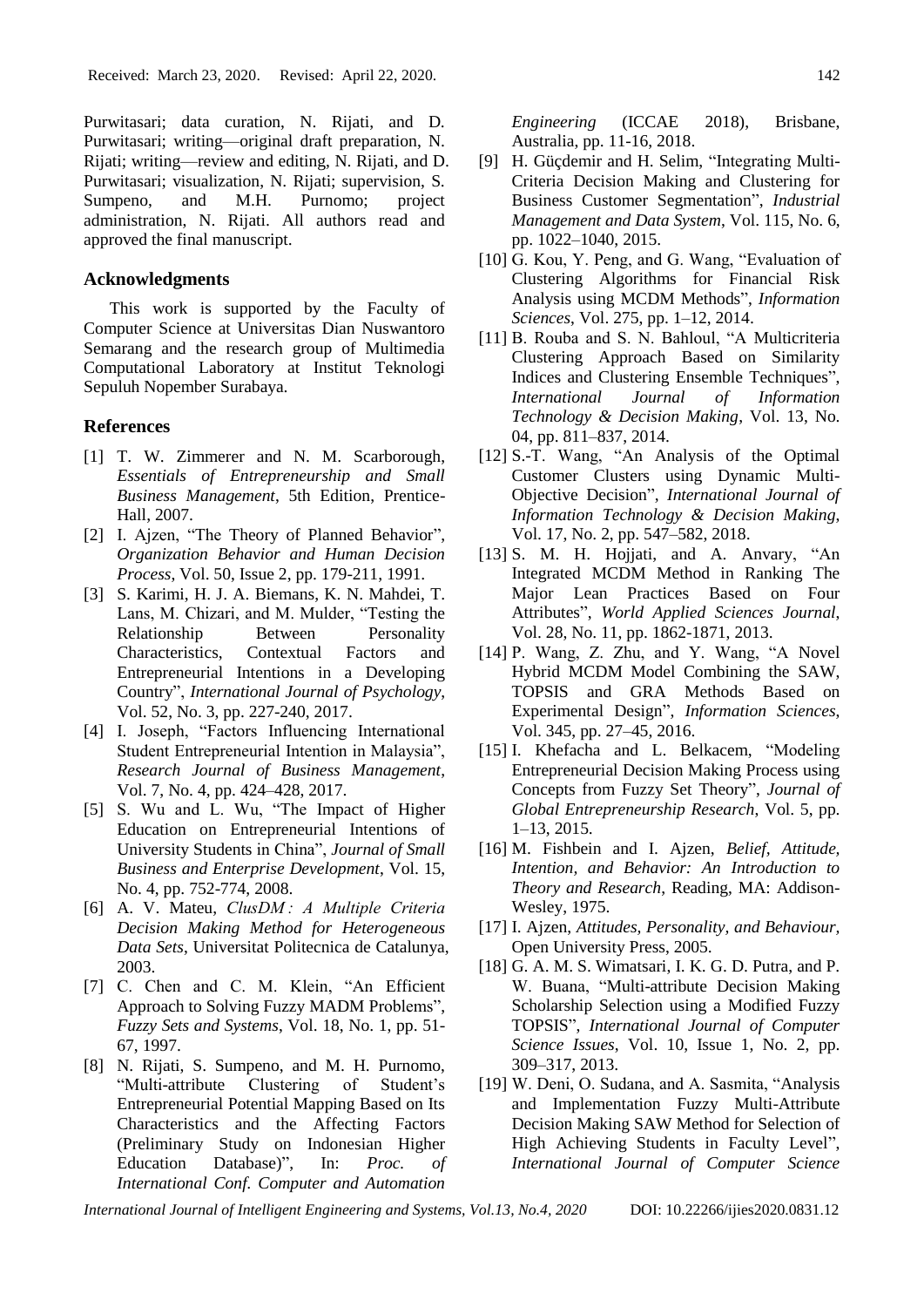*Issues*, Vol. 10, Issue 1, No. 2, pp. 674–680, 2013.

- [20] R. Umar, Sunardi, and Y. B. Fitriana, "Taxonomy of Fuzzy Multi-Attribute Decision Making Systems in Terms of Model, Inventor and Data Type", *Engineering, Technology & Applied Science Research*, Vol. 8, No. 1, pp. 2568–2571, 2018.
- [21] I. Kaliszewski and D. Podkopaev, "Simple Additive Weighting - A Metamodel for Multiple Criteria Decision Analysis Methods", *Expert Systems with Applications*, Vol. 54, pp. 155–161, 2016.
- [22] Y. Melia, "Multi-Attribute Decision Making using Simple Additive Weighting and Weighted Product in Investment Introduction", *International Academic Journal of Business Management*, Vol. 3, Issue 2, pp. 58–72, 2016.
- [23] J. Lortie and G. Castogiovanni, "The Theory of Planned Behavior in Entrepreneurship Research: What We Know and Future Directions", *International Entrepreneurship and Management Journal*, Vol. 11, pp. 935– 957, 2015.
- [24] W. J. Aloulou, "Predicting Entrepreneurial Intentions of Final Year Saudi University Business Students by Applying the Theory of Planned Behavior", *Journal of Small Business and Enterprise Development*, Vol. 23, No. 4, pp. 1142–1164, 2016.
- [25] C. W. Utami, "Attitude, Subjective Norms, Perceived Behavior, Entrepreneurship Education and Self-Efficacy Toward Entrepreneurial Intention University Student in Indonesia", *European Research Studies Journal*, Vol. 20, Issue 2A, pp. 475–495, 2017.
- [26] A. Heuer and L. Kolvereid, "Education in Entrepreneurship and the Theory of Planned Behaviour", *European Journal of Training and Development*, Vol. 38, No. 6, pp. 506–523, 2014.
- [27] F. Liñán and A. Fayolle, "A Systematic Literature Review on Entrepreneurial Intentions: Citation, Thematic Analyses, and Research Agenda", *International Entrepreneurship and Management Journal*, Vol. 11, pp. 907–933, 2015.
- [28] D. Maresch, R. Harms, N. Kailer, and B. Wimmer-Wurm, "The Impact of Entrepreneurship Education on the Entrepreneurial Intention of Students in Science and Engineering Versus Business Studies University Programs," *Technological Forecasting and Social Change*, Vol. 104, pp. 172–179, 2016.
- [29] H. Sun, C. T. Lo, B. Liang, and Y. L. B. Wong, "The Impact of Entrepreneurial Education on Entrepreneurial Intention of Engineering Students in Hong Kong", *Management Decision*, Vol. 55, No. 7, pp. 1371-1393, 2017.
- [30] M. Küttim, M. Kallaste, U. Venesaar, and A. Kiis, "Entrepreneurship Education at University Level and Students'entrepreneurial Intentions", *Procedia - Social and Behavioral Sciences*, Vol. 110, pp. 658–668, 2014.
- [31] V. B.- Sánchez and C. A.- Sahuquillo, "Entrepreneurial Intention Among Engineering Students: The Role of Entrepreneurship Education", *European Research on Management and Business Economics*, Vol. 24, Issue 1, pp. 53–61, 2018.
- [32] C. Botsaris and V. Vamvaka, "Attitude Toward Entrepreneurship: Structure, Prediction from Behavioral Beliefs, and Relation to Entrepreneurial Intention", *Journal of the Knowledge Economy volume*, Vol. 7, pp. 433– 460, 2016.
- [33] J. Galindo, *Handbook of Research on Fuzzy Information Processing in Databases*, June 2014. 2008.
- [34] A. Baykasollu and I. Gölcük, "Development of a Novel Multiple-Attribute Decision Making Model Via Fuzzy Cognitive Maps and Hierarchical Fuzzy TOPSIS", *Information Sciences,* Vol. 301, pp. 75–98, 2015.
- [35] S. Müller, "Increasing Entrepreneurial Intention: Effective Entrepreneurship Course Characteristics", *International Journal of Entrepreneurship and Small Business*, Vol. 13, No. 1, pp. 55–74, 2011.
- [36] M. H. I. Witten and E. Frank, *Data Mining: Practical Machine Learning Tools and Techniques*, 3rd Edition, Morgan Kaufmann, 2011.
- [37] P. Tan and M. Steinbach, *Introduction to Data Mining: Instructor's Solution Manual*", Pearson Addison-Wesley, 2006.
- [38] E. Tornikoski and A. Maalaoui, "Critical Reflections – The Theory of Planned Behavior: An Interview with Icek Ajzen with Implications for Entrepreneurship Research", *International Small Business Journal: Researching Entrepreneurship*, pp. 1-15, 2019.
- [39] Ng. Kim-Soon, A. R. Ahmad, and N. N. Ibrahim, "Theory of Planned Behavior: Undergraduates' Entrepreneurial Motivation and Entrepreneurship Career Intention at a Public University", *Journal of Entrepreneurship: Research & Practice*, Vol. 2016, pp. 1-14, 2016.